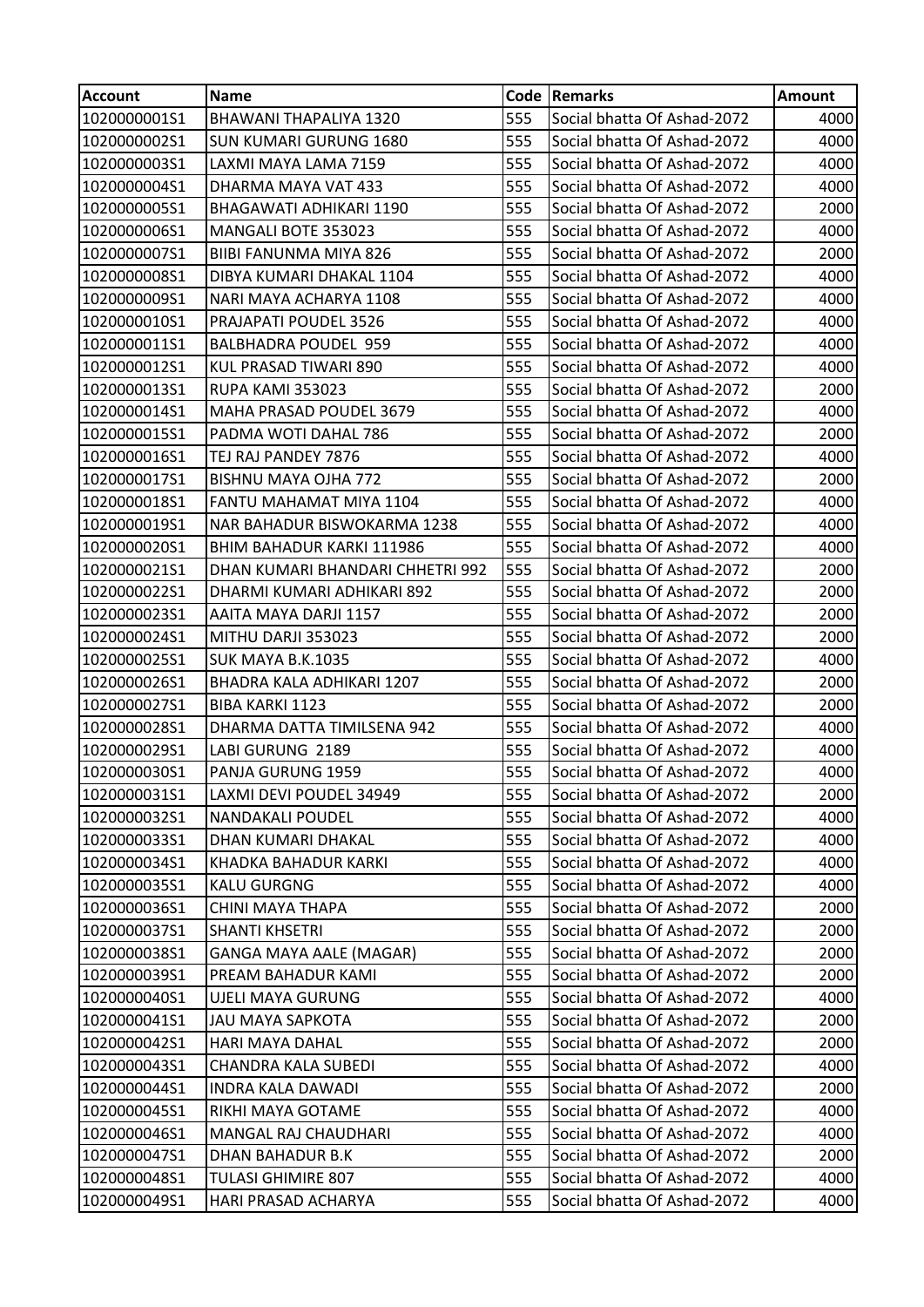| 1020000050S1 | <b>MADHU KUMARI SUBEDI</b>        | 555 | Social bhatta Of Ashad-2072 | 2000 |
|--------------|-----------------------------------|-----|-----------------------------|------|
| 1020000051S1 | KALI MAYA MIYA                    | 555 | Social bhatta Of Ashad-2072 | 2000 |
| 1020000052S1 | <b>DURPATI DEVI THARUNI</b>       | 555 | Social bhatta Of Ashad-2072 | 2000 |
| 1020000053S1 | <b>JHINAKI DEVI THARU</b>         | 555 | Social bhatta Of Ashad-2072 | 2000 |
| 1020000054S1 | <b>LAXMI GHIMIRE</b>              | 555 | Social bhatta Of Ashad-2072 | 2000 |
| 1020000055S1 | PURNA BAHADUR BISHOWKARMA         | 555 | Social bhatta Of Ashad-2072 | 2000 |
| 1020000056S1 | <b>BUDDHI MAYA DAMAI</b>          | 555 | Social bhatta Of Ashad-2072 | 4000 |
| 1020000057S1 | BISARA MAHATO(THARU) 1425         | 555 | Social bhatta Of Ashad-2072 | 4000 |
| 1020000058S1 | TIL MAYA BARAL                    | 555 | Social bhatta Of Ashad-2072 | 2000 |
| 1020000059S1 | <b>BISHNU MAYA REGMI</b>          | 555 | Social bhatta Of Ashad-2072 | 4000 |
| 1020000060S1 | <b>BASANDHARA KUWAR (CHHETRI)</b> | 555 | Social bhatta Of Ashad-2072 | 2000 |
| 1020000061S1 | LAXMI GHIMIRE                     | 555 | Social bhatta Of Ashad-2072 | 2000 |
| 1020000062S1 | RUKI DEVI DAWADI                  | 555 | Social bhatta Of Ashad-2072 | 4000 |
| 1020000063S1 | LAXMI KUMARI KOIRALA              | 555 | Social bhatta Of Ashad-2072 | 2000 |
| 1020000064S1 | <b>NIRA KUWAR</b>                 | 555 | Social bhatta Of Ashad-2072 | 2000 |
| 1020000065S1 | <b>BISHNU BISHOWKARMA</b>         | 555 | Social bhatta Of Ashad-2072 | 2000 |
| 1020000066S1 | AAITA MAYA B.K                    | 555 | Social bhatta Of Ashad-2072 | 4000 |
| 1020000067S1 | <b>SETI PARIYAR</b>               | 555 | Social bhatta Of Ashad-2072 | 2000 |
| 1020000068S1 | <b>CHINI MAYA POUDEL</b>          | 555 | Social bhatta Of Ashad-2072 | 2000 |
| 1020000069S1 | MINA MAHATO                       | 555 | Social bhatta Of Ashad-2072 | 2000 |
| 1020000070S1 | <b>THAGUWA PABE</b>               | 555 | Social bhatta Of Ashad-2072 | 4000 |
| 1020000071S1 | DIL MAYA POUDEL                   | 555 | Social bhatta Of Ashad-2072 | 2000 |
| 1020000072S1 | <b>SETE SUNAR</b>                 | 555 | Social bhatta Of Ashad-2072 | 2000 |
| 1020000073S1 | HARI PRASAD DHUNGANA              | 555 | Social bhatta Of Ashad-2072 | 4000 |
| 1020000074S1 | DIL SUBA SUNAR                    | 555 | Social bhatta Of Ashad-2072 | 2000 |
| 1020000075S1 | DHAN BAHADUR KUWAR                | 555 | Social bhatta Of Ashad-2072 | 4000 |
| 1020000076S1 | <b>AMRITA SUNAR</b>               | 555 | Social bhatta Of Ashad-2072 | 4000 |
| 1020000077S1 | <b>BASUNDHARA DHAKAL</b>          | 555 | Social bhatta Of Ashad-2072 | 4000 |
| 1020000078S1 | DIL SHOVA B.K.                    | 555 | Social bhatta Of Ashad-2072 | 2000 |
| 1020000079S1 | <b>KAMALA GHARTI</b>              | 555 | Social bhatta Of Ashad-2072 | 2000 |
| 1020000080S1 | <b>GOLE KAMINI</b>                | 555 | Social bhatta Of Ashad-2072 | 2000 |
| 1020000081S1 | TARA DEVI OJHA                    | 555 | Social bhatta Of Ashad-2072 | 2000 |
| 1020000082S1 | <b>SUK BAHADUR SUNAR</b>          | 555 | Social bhatta Of Ashad-2072 | 2000 |
| 1020000083S1 | TANKA NATH LAMICHHANE             | 555 | Social bhatta Of Ashad-2072 | 4000 |
| 1020000084S1 | <b>ATHARI MAYA NEUPANE</b>        | 555 | Social bhatta Of Ashad-2072 | 4000 |
| 1020000085S1 | MAN PRASAD DHUNGANA               | 555 | Social bhatta Of Ashad-2072 | 4000 |
| 1020000086S1 | <b>MAN KALI TIMALSENA</b>         | 555 | Social bhatta Of Ashad-2072 | 2000 |
| 1020000087S1 | PARBATI DHAKAL                    | 555 | Social bhatta Of Ashad-2072 | 4000 |
| 1020000088S1 | HARI PRASAD REGMI                 | 555 | Social bhatta Of Ashad-2072 | 4000 |
| 1020000089S1 | <b>GOMA DEVI ADHIKARI</b>         | 555 | Social bhatta Of Ashad-2072 | 2000 |
| 1020000090S1 | <b>NABAL SINGH RAUTA</b>          | 555 | Social bhatta Of Ashad-2072 | 4000 |
| 1020000091S1 | <b>MADHU MAYA KHANAL</b>          | 555 | Social bhatta Of Ashad-2072 | 4000 |
| 1020000092S1 | CHIRANJIBI KHANAL                 | 555 | Social bhatta Of Ashad-2072 | 4000 |
| 1020000093S1 | <b>THANESHOWR GAUTAM</b>          | 555 | Social bhatta Of Ashad-2072 | 4000 |
| 1020000094S1 | <b>BUDDHI MAYA TIWARI</b>         | 555 | Social bhatta Of Ashad-2072 | 4000 |
| 1020000095S1 | <b>BAISLAL BISHOWKARMA</b>        | 555 | Social bhatta Of Ashad-2072 | 4000 |
| 1020000096S1 | <b>SUMITRA SUNAR</b>              | 555 | Social bhatta Of Ashad-2072 | 4000 |
| 1020000097S1 | RISHI RAM LAMICHHANE              | 555 | Social bhatta Of Ashad-2072 | 4000 |
| 1020000098S1 | <b>HIRA MAYA SUNAR</b>            | 555 | Social bhatta Of Ashad-2072 | 2000 |
| 1020000099S1 | <b>MAN BAHADUR GHARTI</b>         | 555 | Social bhatta Of Ashad-2072 | 4000 |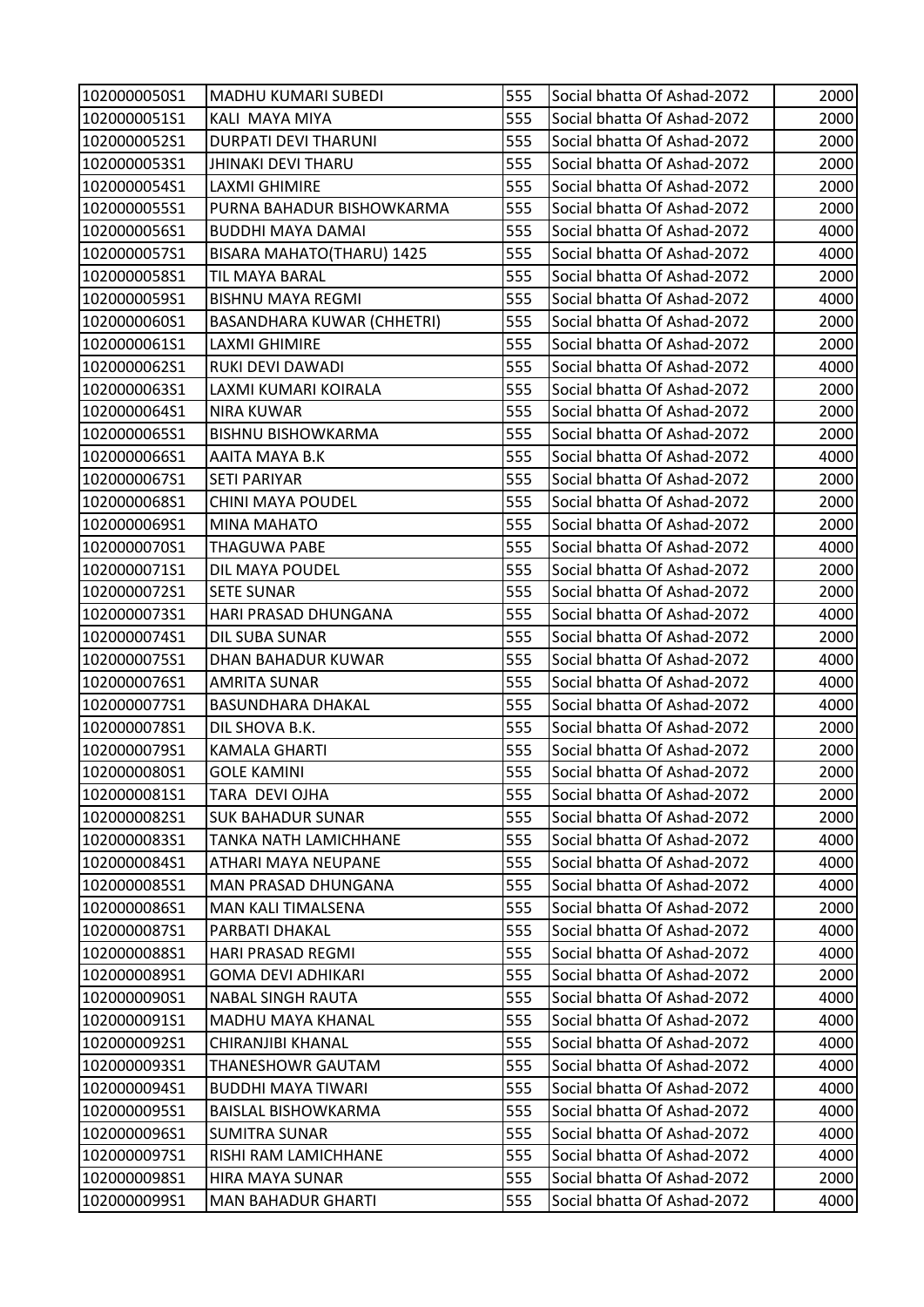| 1020000100S1 | KHIM KUMARI POUDEL                   | 555 | Social bhatta Of Ashad-2072 | 4000 |
|--------------|--------------------------------------|-----|-----------------------------|------|
| 1020000101S1 | <b>CHUDAMANI POUDEL</b>              | 555 | Social bhatta Of Ashad-2072 | 4000 |
| 1020000102S1 | DIL KUMARI SUNAR                     | 555 | Social bhatta Of Ashad-2072 | 2000 |
| 1020000103S1 | <b>GIRIDHARI ACHARYA</b>             | 555 | Social bhatta Of Ashad-2072 | 4000 |
| 1020000104S1 | <b>BISHNU MAYA KHANAL</b>            | 555 | Social bhatta Of Ashad-2072 | 4000 |
| 1020000105S1 | <b>BIR BAHADUR ADHIKARI</b>          | 555 | Social bhatta Of Ashad-2072 | 4000 |
| 1020000106S1 | <b>SITA BHUJEL</b>                   | 555 | Social bhatta Of Ashad-2072 | 2000 |
| 1020000107S1 | SUK MAYA SUNAR 1767                  | 555 | Social bhatta Of Ashad-2072 | 2000 |
| 1020000108S1 | <b>SHIVA MAYA KHAREL</b>             | 555 | Social bhatta Of Ashad-2072 | 4000 |
| 1020000109S1 | LURI K.C.                            | 555 | Social bhatta Of Ashad-2072 | 4000 |
| 1020000110S1 | <b>JITAN MARDANIYA</b>               | 555 | Social bhatta Of Ashad-2072 | 4000 |
| 1020000111S1 | NARAYANI DHUNGANA                    | 555 | Social bhatta Of Ashad-2072 | 4000 |
| 1020000112S1 | DEV KUMARI PANDEY                    | 555 | Social bhatta Of Ashad-2072 | 4000 |
| 1020000113S1 | ASHARI BISHOWKARMA                   | 555 | Social bhatta Of Ashad-2072 | 4000 |
| 1020000114S1 | KHADKA BAHADUR KAFLE                 | 555 | Social bhatta Of Ashad-2072 | 4000 |
| 1020000115S1 | PUTALI KUMARI BISHOWKARMA            | 555 | Social bhatta Of Ashad-2072 | 2000 |
| 1020000116S1 | SANTA MAYA DARJI                     | 555 | Social bhatta Of Ashad-2072 | 2000 |
| 1020000117S1 | <b>DURGI DAHAL</b>                   | 555 | Social bhatta Of Ashad-2072 | 2000 |
| 1020000118S1 | DIL KUMARI MAGAR                     | 555 | Social bhatta Of Ashad-2072 | 4000 |
| 1020000119S1 | SOM NATH PAHARI                      | 555 | Social bhatta Of Ashad-2072 | 4000 |
| 1020000120S1 | <b>MAITI MAYA POKHAREL</b>           | 555 | Social bhatta Of Ashad-2072 | 4000 |
| 1020000121S1 | JAL MAYA BISHOWKARMA                 | 555 | Social bhatta Of Ashad-2072 | 4000 |
| 1020000122S1 | LILABATI TIWARI                      | 555 | Social bhatta Of Ashad-2072 | 4000 |
| 1020000123S1 | <b>SOHANI PABE</b>                   | 555 | Social bhatta Of Ashad-2072 | 4000 |
| 1020000124S1 | <b>SANCHA MAYA TAMANG</b>            | 555 | Social bhatta Of Ashad-2072 | 2000 |
| 1020000125S1 | <b>TIKA MAYA POUDEL 919</b>          | 555 | Social bhatta Of Ashad-2072 | 2000 |
| 1020000126S1 | <b>DUTI DARJI</b>                    | 555 | Social bhatta Of Ashad-2072 | 2000 |
| 1020000127S1 | <b>BIKRAMIYA MARDNIYA</b>            | 555 | Social bhatta Of Ashad-2072 | 4000 |
| 1020000128S1 | MAN BAHADUR B.K.                     | 555 | Social bhatta Of Ashad-2073 | 2000 |
| 1020000129S1 | <b>SUK MAYA GURUNG 258/036/10/02</b> | 555 | Social bhatta Of Ashad-2074 | 2000 |
| 1020000130S1 | <b>BHOTINI MAHATO</b>                | 555 | Social bhatta Of Ashad-2072 | 2000 |
| 1020000131S1 | THAGANI DEVI THARU                   | 555 | Social bhatta Of Ashad-2072 | 2000 |
| 1020000132S1 | <b>JAMUNA KARKI</b>                  | 555 | Social bhatta Of Ashad-2072 | 4000 |
| 1020000133S1 | RAMITA KUMARI MAGAR                  | 555 | Social bhatta Of Ashad-2072 | 2000 |
| 1020000134S1 | <b>SURYA KALA GHIMIRE</b>            | 555 | Social bhatta Of Ashad-2072 | 4000 |
| 1020000135S1 | PHUL MAYA TAMANG                     | 555 | Social bhatta Of Ashad-2072 | 2000 |
| 1020000136S1 | <b>NARHARI PARAJULI</b>              | 555 | Social bhatta Of Ashad-2072 | 4000 |
| 1020000137S1 | THULO KHADANANDA SAPKOTA             | 555 | Social bhatta Of Ashad-2072 | 4000 |
| 1020000138S1 | PADAM KUMARI SAPKOTA                 | 555 | Social bhatta Of Ashad-2072 | 4000 |
| 1020000139S1 | RAMA DEVI DHAKAL                     | 555 | Social bhatta Of Ashad-2072 | 2000 |
| 1020000140S1 | RAMA DEVI DHAKAL                     | 555 | Social bhatta Of Ashad-2072 | 4000 |
| 1020000141S1 | <b>KULI MAYA BISTA</b>               | 555 | Social bhatta Of Ashad-2072 | 2000 |
| 1020000142S1 | <b>BATULI POUDEL</b>                 | 555 | Social bhatta Of Ashad-2072 | 2000 |
| 1020000143S1 | <b>GANGI ADHIKARI</b>                | 555 | Social bhatta Of Ashad-2072 | 2000 |
| 1020000144S1 | <b>JHAGARU PABE</b>                  | 555 | Social bhatta Of Ashad-2072 | 4000 |
| 1020000145S1 | RADHA DEVI SAPKOTA                   | 555 | Social bhatta Of Ashad-2072 | 4000 |
| 1020000146S1 | PREAM PRASAD ADHIKARI                | 555 | Social bhatta Of Ashad-2072 | 4000 |
| 1020000147S1 | MADHU MAYA DHAKAL                    | 555 | Social bhatta Of Ashad-2072 | 4000 |
| 1020000148S1 | <b>DALLI BOT</b>                     | 555 | Social bhatta Of Ashad-2072 | 2000 |
| 1020000149S1 | TULASI DEVI GHIMIRE 591              | 555 | Social bhatta Of Ashad-2072 | 2000 |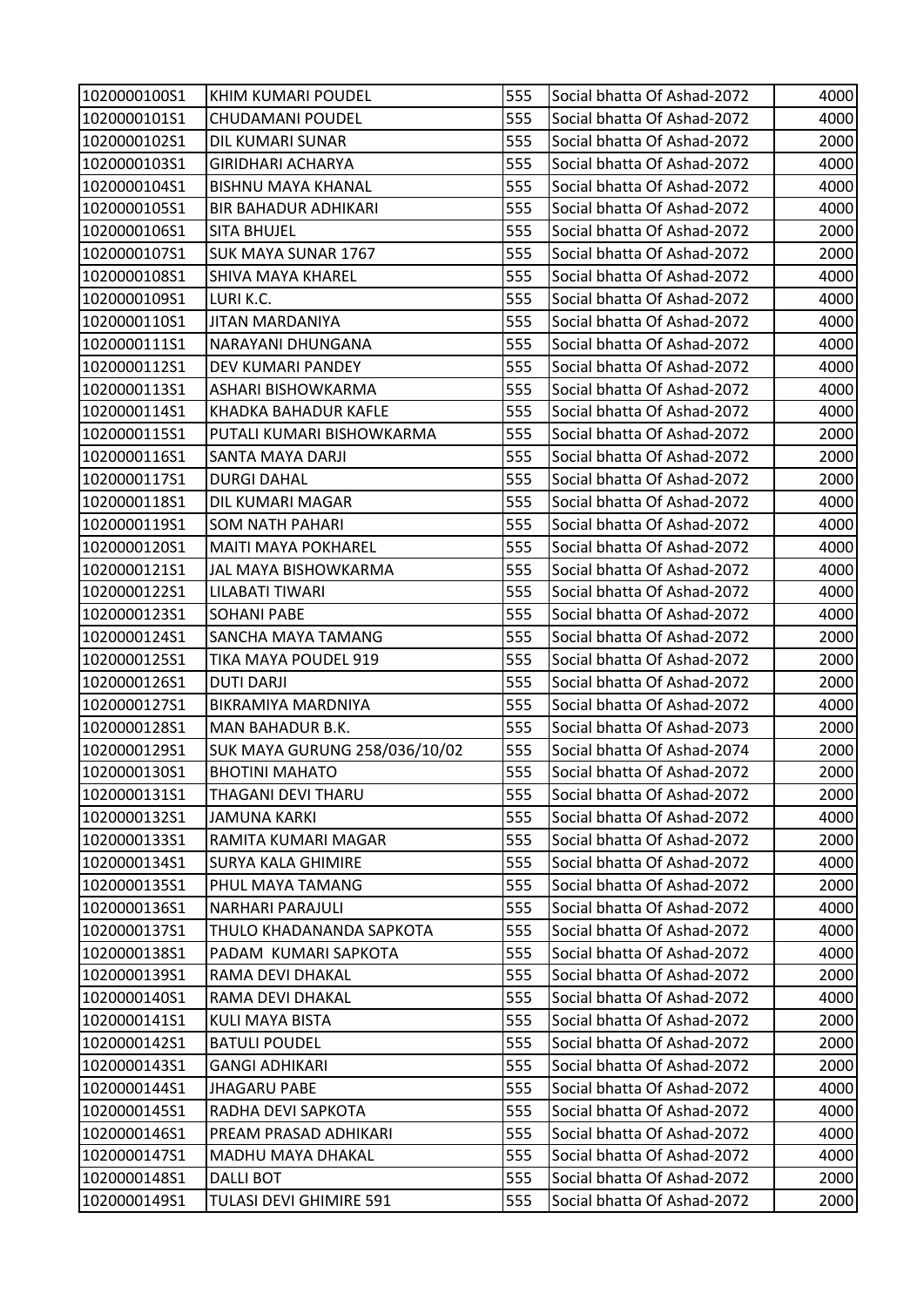| 1020000150S1 | MINA KUMARI TAMANG           | 555 | Social bhatta Of Ashad-2072 | 2000 |
|--------------|------------------------------|-----|-----------------------------|------|
| 1020000151S1 | <b>BUDDHI MAYA TAMANG</b>    | 555 | Social bhatta Of Ashad-2072 | 2000 |
| 1020000152S1 | SANTU MAYA ACHARYA           | 555 | Social bhatta Of Ashad-2072 | 4000 |
| 1020000153S1 | GAUTI UPADHAYA(DHUNGANA)     | 555 | Social bhatta Of Ashad-2072 | 4000 |
| 1020000154S1 | TULASI DEVI DHUNGANA         | 555 | Social bhatta Of Ashad-2072 | 2000 |
| 1020000155S1 | CHANDRA DEVI BHATTARAI       | 555 | Social bhatta Of Ashad-2072 | 4000 |
| 1020000156S1 | <b>TEK NATH GAUTAM</b>       | 555 | Social bhatta Of Ashad-2072 | 4000 |
| 1020000157S1 | CHHABI LAL BASTOLA           | 555 | Social bhatta Of Ashad-2072 | 4000 |
| 1020000158S1 | <b>MAISARI GURUNG</b>        | 555 | Social bhatta Of Ashad-2072 | 4000 |
| 1020000159S1 | <b>MASINA GURUNG</b>         | 555 | Social bhatta Of Ashad-2072 | 2000 |
| 1020000160S1 | <b>KUNTI CHAPAGAI</b>        | 555 | Social bhatta Of Ashad-2072 | 4000 |
| 1020000161S1 | <b>TARA PATI BASTOLA</b>     | 555 | Social bhatta Of Ashad-2072 | 4000 |
| 1020000162S1 | <b>BHAKTA RAM GURUNG</b>     | 555 | Social bhatta Of Ashad-2072 | 4000 |
| 1020000163S1 | REBATI DEVI ADHIKARI         | 555 | Social bhatta Of Ashad-2072 | 4000 |
| 1020000164S1 | SHREE KALA BASTOLA           | 555 | Social bhatta Of Ashad-2072 | 4000 |
| 1020000165S1 | <b>CHANMATI BOTE</b>         | 555 | Social bhatta Of Ashad-2072 | 2000 |
| 1020000166S1 | YANI MAYA KSHETRI            | 555 | Social bhatta Of Ashad-2072 | 2000 |
| 1020000167S1 | <b>SUMITRA POUDEL</b>        | 555 | Social bhatta Of Ashad-2072 | 4000 |
| 1020000168S1 | <b>KRISHNA LAL TIMALSINA</b> | 555 | Social bhatta Of Ashad-2072 | 4000 |
| 1020000169S1 | TEK BAHADUR THAPA            | 555 | Social bhatta Of Ashad-2072 | 4000 |
| 1020000170S1 | MAYA DEVI THAPA(CHHETRI)     | 555 | Social bhatta Of Ashad-2072 | 4000 |
| 1020000171S1 | RATNA BAHADUR GURUNG         | 555 | Social bhatta Of Ashad-2072 | 4000 |
| 1020000172S1 | <b>GANGA CHHETRI</b>         | 555 | Social bhatta Of Ashad-2072 | 2000 |
| 1020000173S1 | <b>SHARDA ADHIKARI</b>       | 555 | Social bhatta Of Ashad-2072 | 2000 |
| 1020000174S1 | BISHNU MAYA DHUNGANA         | 555 | Social bhatta Of Ashad-2072 | 2000 |
| 1020000175S1 | <b>SUMITRA ADHIKARI</b>      | 555 | Social bhatta Of Ashad-2072 | 4000 |
| 1020000176S1 | RAMA DEVI POUDEL             | 555 | Social bhatta Of Ashad-2072 | 4000 |
| 1020000177S1 | <b>CHAM BAHADUR SUNAR</b>    | 555 | Social bhatta Of Ashad-2072 | 2000 |
| 1020000178S1 | <b>GANGA RAM MAHATO</b>      | 555 | Social bhatta Of Ashad-2072 | 4000 |
| 1020000179S1 | <b>INDRA DEVI POUDEL</b>     | 555 | Social bhatta Of Ashad-2072 | 2000 |
| 1020000180S1 | <b>BIR BAHADUR SUNAR</b>     | 555 | Social bhatta Of Ashad-2072 | 4000 |
| 1020000181S1 | CHANDRA KALA KHANAL          | 555 | Social bhatta Of Ashad-2072 | 2000 |
| 1020000182S1 | JAYANTI DEVI POUDEL          | 555 | Social bhatta Of Ashad-2072 | 4000 |
| 1020000183S1 | <b>BIMALA GURUNG</b>         | 555 | Social bhatta Of Ashad-2072 | 2000 |
| 1020000184S1 | <b>KHEM LAL POUDEL</b>       | 555 | Social bhatta Of Ashad-2072 | 4000 |
| 1020000185S1 | <b>GURU DATTA ADHIKARI</b>   | 555 | Social bhatta Of Ashad-2072 | 4000 |
| 1020000186S1 | YAM BAHADUR THAPA            | 555 | Social bhatta Of Ashad-2072 | 4000 |
| 1020000187S1 | <b>BIR BAHADUR BOTE</b>      | 555 | Social bhatta Of Ashad-2072 | 4000 |
| 1020000188S1 | KATAK BAHADUR ADHIKARI       | 555 | Social bhatta Of Ashad-2072 | 4000 |
| 1020000189S1 | PREM NARAYAN BHURTEL         | 555 | Social bhatta Of Ashad-2072 | 4000 |
| 1020000190S1 | CHANDRA KALA SITAULA         | 555 | Social bhatta Of Ashad-2072 | 2000 |
| 1020000191S1 | PURNA SINGH BISHOKARMA       | 555 | Social bhatta Of Ashad-2072 | 4000 |
| 1020000192S1 | <b>SANTU MAYA GHIMIRE</b>    | 555 | Social bhatta Of Ashad-2072 | 4000 |
| 1020000193S1 | SHREE MAYA GURUNG 2819       | 555 | Social bhatta Of Ashad-2072 | 4000 |
| 1020000194S1 | <b>BIBHA SUNAR</b>           | 555 | Social bhatta Of Ashad-2072 | 2000 |
| 1020000195S1 | SARASWOTI SUBEDI             | 555 | Social bhatta Of Ashad-2072 | 4000 |
| 1020000196S1 | ASHO KUMARI MAHATO           | 555 | Social bhatta Of Ashad-2072 | 2000 |
| 1020000197S1 | KRISHNA BAHADUR SUNAR        | 555 | Social bhatta Of Ashad-2072 | 2000 |
| 1020000198S1 | LALUI THARUNI                | 555 | Social bhatta Of Ashad-2072 | 4000 |
| 1020000199S1 | <b>BISHNU MAYA GHALE</b>     | 555 | Social bhatta Of Ashad-2072 | 4000 |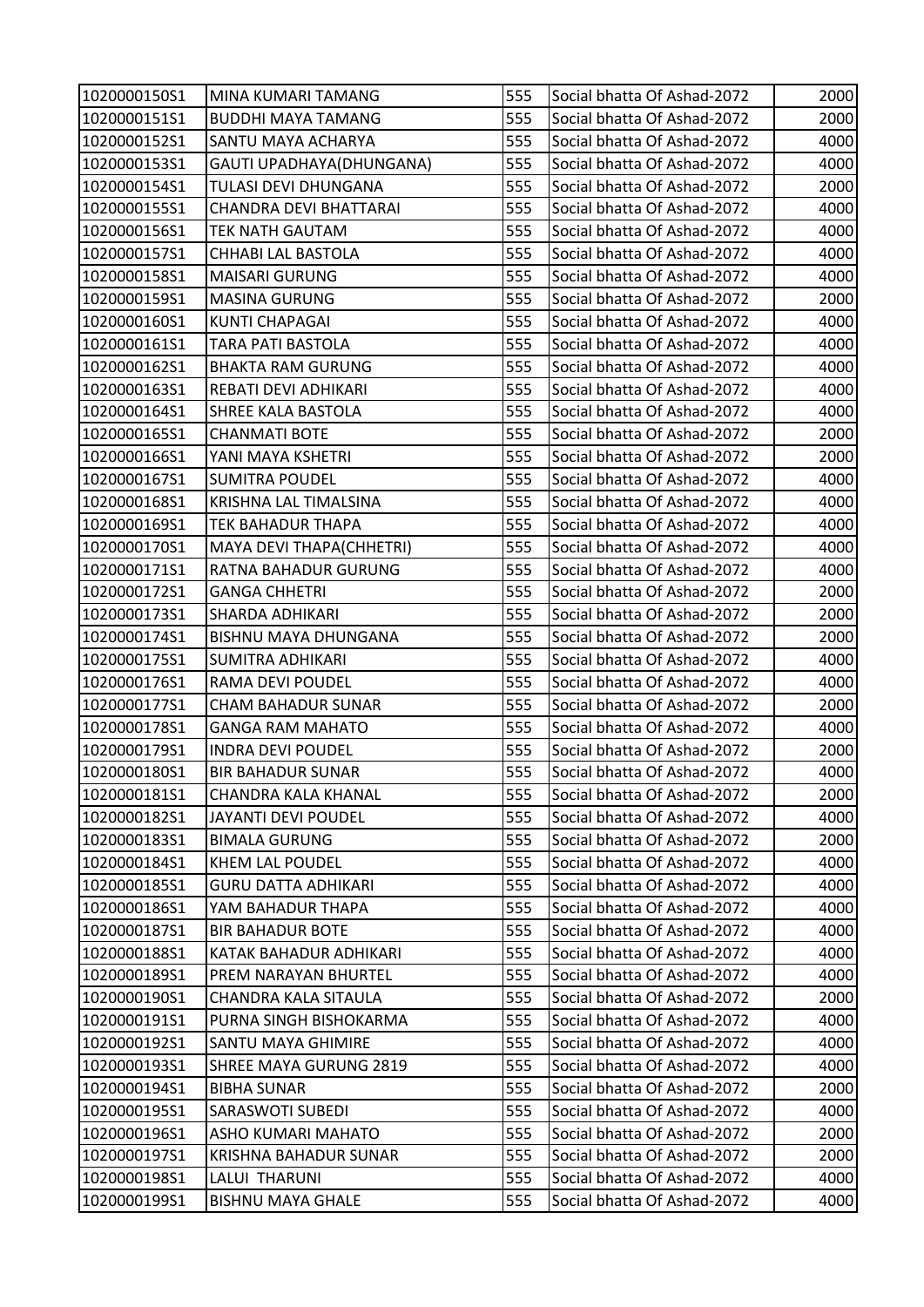| 1020000200S1 | NARISARA KAMI                | 555 | Social bhatta Of Ashad-2072 | 2000 |
|--------------|------------------------------|-----|-----------------------------|------|
| 1020000201S1 | DAYA RAM MAHATO              | 555 | Social bhatta Of Ashad-2072 | 4000 |
| 1020000202S1 | LASKARI MAHATO               | 555 | Social bhatta Of Ashad-2072 | 4000 |
| 1020000203S1 | SIKHANI BOT                  | 555 | Social bhatta Of Ashad-2072 | 4000 |
| 1020000204S1 | SABITRI DEVI ADHIKARI        | 555 | Social bhatta Of Ashad-2072 | 2000 |
| 1020000205S1 | YAM KUMARI KATRI             | 555 | Social bhatta Of Ashad-2072 | 2000 |
| 1020000206S1 | <b>TULASI PARIYAR</b>        | 555 | Social bhatta Of Ashad-2072 | 2000 |
| 1020000207S1 | LAXMI BHUSAL                 | 555 | Social bhatta Of Ashad-2072 | 4000 |
| 1020000208S1 | <b>SHOVA KUMARI SAPKOTA</b>  | 555 | Social bhatta Of Ashad-2072 | 2000 |
| 1020000209S1 | PADAM LAL CHUI               | 555 | Social bhatta Of Ashad-2072 | 4000 |
| 1020000210S1 | <b>LAXMI POUDEL</b>          | 555 | Social bhatta Of Ashad-2072 | 4000 |
| 1020000211S1 | NAN PRASAD KHANAL            | 555 | Social bhatta Of Ashad-2072 | 4000 |
| 1020000212S1 | <b>MAN KALA NEUPANE</b>      | 555 | Social bhatta Of Ashad-2072 | 4000 |
| 1020000213S1 | <b>MOTI KUMARI GURUNG</b>    | 555 | Social bhatta Of Ashad-2072 | 4000 |
| 1020000214S1 | <b>BAMIYA THARUNI</b>        | 555 | Social bhatta Of Ashad-2072 | 4000 |
| 1020000215S1 | <b>TIKASARA POUDEL</b>       | 555 | Social bhatta Of Ashad-2072 | 2000 |
| 1020000216S1 | <b>SUKIYA MAHATO</b>         | 555 | Social bhatta Of Ashad-2072 | 2000 |
| 1020000217S1 | NARBADA DEVI POUDEL          | 555 | Social bhatta Of Ashad-2072 | 2000 |
| 1020000218S1 | HIM NATH LAMICHHANE          | 555 | Social bhatta Of Ashad-2072 | 4000 |
| 1020000219S1 | <b>RUP KUMARI BHUJEL</b>     | 555 | Social bhatta Of Ashad-2072 | 2000 |
| 1020000220S1 | <b>SHYAM BAHADUR KAMI</b>    | 555 | Social bhatta Of Ashad-2072 | 4000 |
| 1020000221S1 | BABU RAM B.K.                | 555 | Social bhatta Of Ashad-2072 | 2000 |
| 1020000222S1 | <b>JAY BHAKTA TIWARI</b>     | 555 | Social bhatta Of Ashad-2072 | 4000 |
| 1020000223S1 | <b>MAHARJANI PAWE</b>        | 555 | Social bhatta Of Ashad-2072 | 2000 |
| 1020000224S1 | <b>CHHANUI THARU</b>         | 555 | Social bhatta Of Ashad-2072 | 2000 |
| 1020000225S1 | MINA KUMARI MAHATO           | 555 | Social bhatta Of Ashad-2072 | 2000 |
| 1020000226S1 | SABITRA SAPKOTA              | 555 | Social bhatta Of Ashad-2072 | 4000 |
| 1020000227S1 | <b>CHANDRA KALA POUDEL</b>   | 555 | Social bhatta Of Ashad-2072 | 4000 |
| 1020000228S1 | DHAN MAYA ADHIKARI           | 555 | Social bhatta Of Ashad-2072 | 2000 |
| 1020000229S1 | <b>SITA RAM BOTE</b>         | 555 | Social bhatta Of Ashad-2072 | 4000 |
| 1020000230S1 | <b>JAU MAYA KAMI</b>         | 555 | Social bhatta Of Ashad-2072 | 2000 |
| 1020000231S1 | <b>BATAI KAMI</b>            | 555 | Social bhatta Of Ashad-2072 | 4000 |
| 1020000232S1 | CHIJA B.K.                   | 555 | Social bhatta Of Ashad-2072 | 2000 |
| 1020000233S1 | PHUL MATI RAUT               | 555 | Social bhatta Of Ashad-2072 | 4000 |
| 1020000234S1 | KINUWA PAWE                  | 555 | Social bhatta Of Ashad-2072 | 4000 |
| 1020000235S1 | <b>CHYGNI BOTE</b>           | 555 | Social bhatta Of Ashad-2072 | 4000 |
| 1020000236S1 | <b>GOVINDA SUNAR</b>         | 555 | Social bhatta Of Ashad-2072 | 2000 |
| 1020000237S1 | KALA BATI DHUNGANA           | 555 | Social bhatta Of Ashad-2072 | 2000 |
| 1020000238S1 | <b>GADDE SARKI</b>           | 555 | Social bhatta Of Ashad-2072 | 2000 |
| 1020000239S1 | <b>BIKANI THARU</b>          | 555 | Social bhatta Of Ashad-2072 | 2000 |
| 1020000240S1 | SIRJANA SUBEDI               | 555 | Social bhatta Of Ashad-2072 | 2000 |
| 1020000241S1 | AAITA BAHADUR SUNAR          | 555 | Social bhatta Of Ashad-2072 | 2000 |
| 1020000242S1 | <b>GANGA MAYA LAMICHHANE</b> | 555 | Social bhatta Of Ashad-2072 | 2000 |
| 1020000243S1 | HARI KALA BHAT               | 555 | Social bhatta Of Ashad-2072 | 2000 |
| 1020000244S1 | RADHIKA ADHIKARI             | 555 | Social bhatta Of Ashad-2072 | 4000 |
| 1020000245S1 | CHANDRA BAHADUR GURUNG       | 555 | Social bhatta Of Ashad-2072 | 4000 |
| 1020000246S1 | SANTA BAHADUR PARIYAR        | 555 | Social bhatta Of Ashad-2072 | 2000 |
| 1020000247S1 | KUNTI KUMARI MAHATO          | 555 | Social bhatta Of Ashad-2072 | 2000 |
| 1020000248S1 | SABITRI KUMARI KARKI         | 555 | Social bhatta Of Ashad-2072 | 2000 |
| 1020000249S1 | DHAN KASHI GURUNG            | 555 | Social bhatta Of Ashad-2072 | 4000 |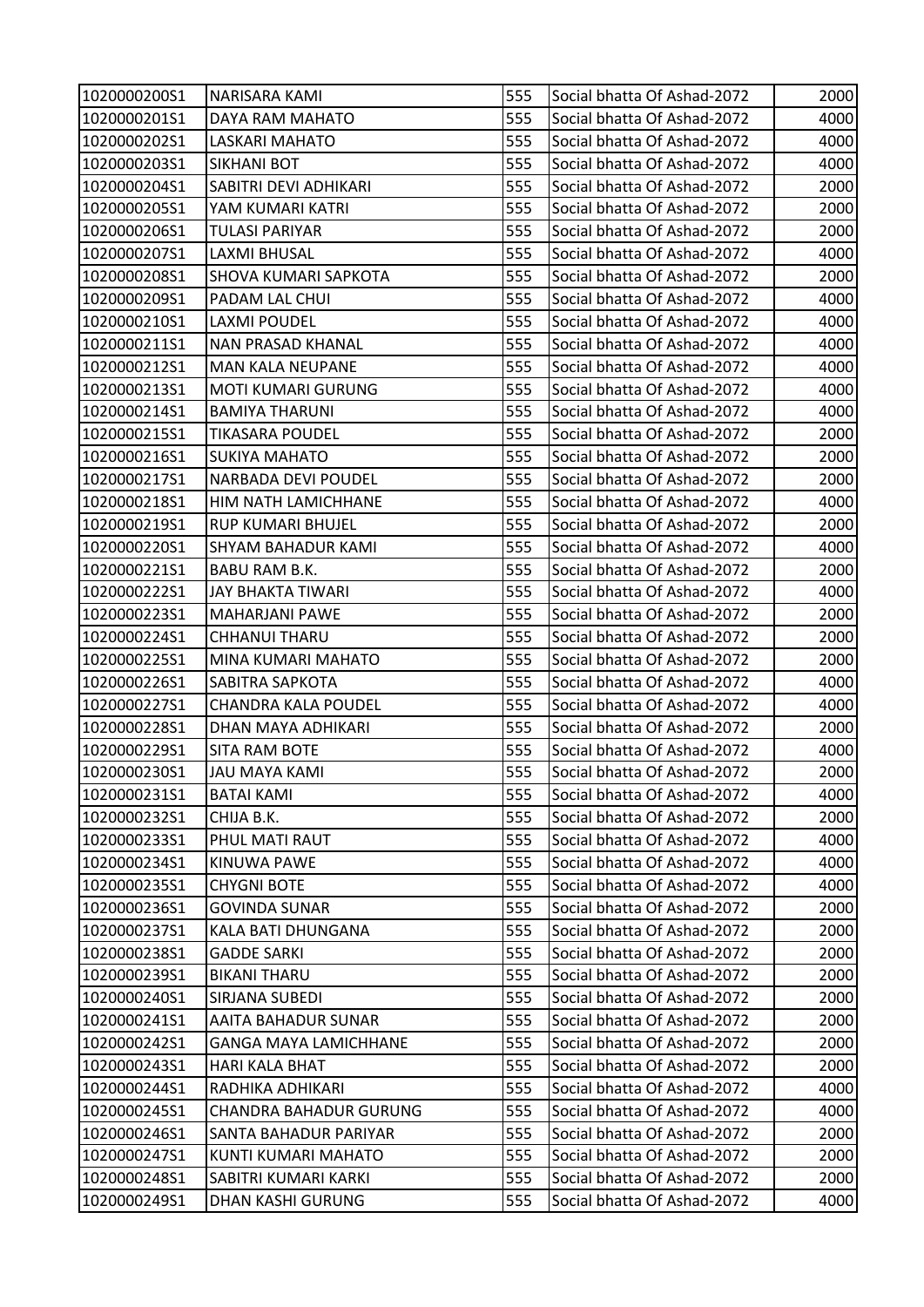| 1020000250S1 | <b>PUTALI NEPALI</b>              | 555 | Social bhatta Of Ashad-2072 | 2000 |
|--------------|-----------------------------------|-----|-----------------------------|------|
| 1020000251S1 | MANDHARI JAMARKATTEL              | 555 | Social bhatta Of Ashad-2072 | 2000 |
| 1020000252S1 | CHANDRA BAHADURTAMANG             | 555 | Social bhatta Of Ashad-2072 | 4000 |
| 1020000253S1 | <b>BASANDHARI KARKI (CHHETRI)</b> | 555 | Social bhatta Of Ashad-2072 | 2000 |
| 1020000254S1 | <b>SIP KUMARI CHHETRI</b>         | 555 | Social bhatta Of Ashad-2072 | 2000 |
| 1020000255S1 | <b>GANGA DEVI GURUNG</b>          | 555 | Social bhatta Of Ashad-2072 | 2000 |
| 1020000256S1 | GAURI MAYA B.K.                   | 555 | Social bhatta Of Ashad-2072 | 2000 |
| 1020000257S1 | SHARADA OJHA                      | 555 | Social bhatta Of Ashad-2072 | 2000 |
| 1020000258S1 | <b>INDRA KALA PARAJULI</b>        | 555 | Social bhatta Of Ashad-2072 | 4000 |
| 1020000259S1 | MANGALI KAMI                      | 555 | Social bhatta Of Ashad-2072 | 2000 |
| 1020000260S1 | <b>HOM NATH NEUPANE</b>           | 555 | Social bhatta Of Ashad-2072 | 4000 |
| 1020000261S1 | <b>NAR KUMARI GURUNG</b>          | 555 | Social bhatta Of Ashad-2072 | 2000 |
| 1020000262S1 | <b>BHUWANI ADHIKARI</b>           | 555 | Social bhatta Of Ashad-2072 | 4000 |
| 1020000263S1 | <b>MAINA KALA CHHETRI</b>         | 555 | Social bhatta Of Ashad-2072 | 4000 |
| 1020000264S1 | KHEM KUMARI KHANAL                | 555 | Social bhatta Of Ashad-2072 | 2000 |
| 1020000265S1 | RADHIKA DEVI SUBEDI               | 555 | Social bhatta Of Ashad-2072 | 2000 |
| 1020000266S1 | JAGANNATH DHUNGANA                | 555 | Social bhatta Of Ashad-2072 | 4000 |
| 1020000267S1 | CHANDRA KALA KAMI                 | 555 | Social bhatta Of Ashad-2072 | 4000 |
| 1020000268S1 | DIL MAYA B.K.                     | 555 | Social bhatta Of Ashad-2072 | 2000 |
| 1020000269S1 | THAGAI MAHATO                     | 555 | Social bhatta Of Ashad-2072 | 4000 |
| 1020000270S1 | PATARMIYA THARU                   | 555 | Social bhatta Of Ashad-2072 | 2000 |
| 1020000271S1 | NARAYAN PRASAD SHRESTHA           | 555 | Social bhatta Of Ashad-2072 | 4000 |
| 1020000272S1 | PURNA BAHADUR KHADKA              | 555 | Social bhatta Of Ashad-2072 | 4000 |
| 1020000273S1 | <b>SHREE KALA SUBEDI</b>          | 555 | Social bhatta Of Ashad-2072 | 2000 |
| 1020000274S1 | RISHI RAM ADHIKARI                | 555 | Social bhatta Of Ashad-2072 | 4000 |
| 1020000275S1 | DHURIYA MAHATO                    | 555 | Social bhatta Of Ashad-2072 | 4000 |
| 1020000276S1 | DHAN MAYA RIJAL                   | 555 | Social bhatta Of Ashad-2072 | 2000 |
| 1020000277S1 | <b>SUK DEV KAMI</b>               | 555 | Social bhatta Of Ashad-2072 | 2000 |
| 1020000278S1 | <b>RUDRA MANI POUDEL</b>          | 555 | Social bhatta Of Ashad-2072 | 4000 |
| 1020000279S1 | <b>PUSKAR RAJ PANTA</b>           | 555 | Social bhatta Of Ashad-2072 | 4000 |
| 1020000280S1 | <b>DHURAI MAHATO</b>              | 555 | Social bhatta Of Ashad-2072 | 2000 |
| 1020000281S1 | HIMA KUMARI HAMAL                 | 555 | Social bhatta Of Ashad-2072 | 2000 |
| 1020000282S1 | PHAGUNI THARUNI                   | 555 | Social bhatta Of Ashad-2072 | 4000 |
| 1020000283S1 | SUMITRA DEVI ADHIKARI             | 555 | Social bhatta Of Ashad-2072 | 4000 |
| 1020000284S1 | <b>SUNAHI PABE</b>                | 555 | Social bhatta Of Ashad-2072 | 2000 |
| 1020000285S1 | TULA RAM ADHIKARI                 | 555 | Social bhatta Of Ashad-2072 | 4000 |
| 1020000286S1 | <b>MAN BAHADUR TAMANG 2220</b>    | 555 | Social bhatta Of Ashad-2072 | 4000 |
| 1020000287S1 | <b>HARI PRASAD KAFLE</b>          | 555 | Social bhatta Of Ashad-2072 | 4000 |
| 1020000288S1 | DURGA BAHADUR DAWADI              | 555 | Social bhatta Of Ashad-2072 | 4000 |
| 1020000289S1 | <b>NANKALI ACHARYA</b>            | 555 | Social bhatta Of Ashad-2072 | 4000 |
| 1020000290S1 | DIL MAYA BARAL                    | 555 | Social bhatta Of Ashad-2073 | 4000 |
| 1020000291S1 | <b>TEK NATH CHOUDHARY</b>         | 555 | Social bhatta Of Ashad-2074 | 4000 |
| 1020000292S1 | <b>BISHNU MAYA ACHARYA</b>        | 555 | Social bhatta Of Ashad-2072 | 4000 |
| 1020000293S1 | NARAPATI GAUTAM                   | 555 | Social bhatta Of Ashad-2072 | 4000 |
| 1020000294S1 | HARI KALA ADHIKARI                | 555 | Social bhatta Of Ashad-2072 | 4000 |
| 1020000296S1 | SARASWATI DHUNGANA                | 555 | Social bhatta Of Ashad-2072 | 2000 |
| 1020000297S1 | HARI PRASAD TIWARI                | 555 | Social bhatta Of Ashad-2072 | 4000 |
| 1020000298S1 | <b>JUNI SHRESTHA</b>              | 555 | Social bhatta Of Ashad-2072 | 2000 |
| 1020000299S1 | <b>SHREE RAM MAHATO THARU</b>     | 555 | Social bhatta Of Ashad-2072 | 4000 |
| 1020000300S1 | RATNA KUMARI SILWAL               | 555 | Social bhatta Of Ashad-2072 | 4000 |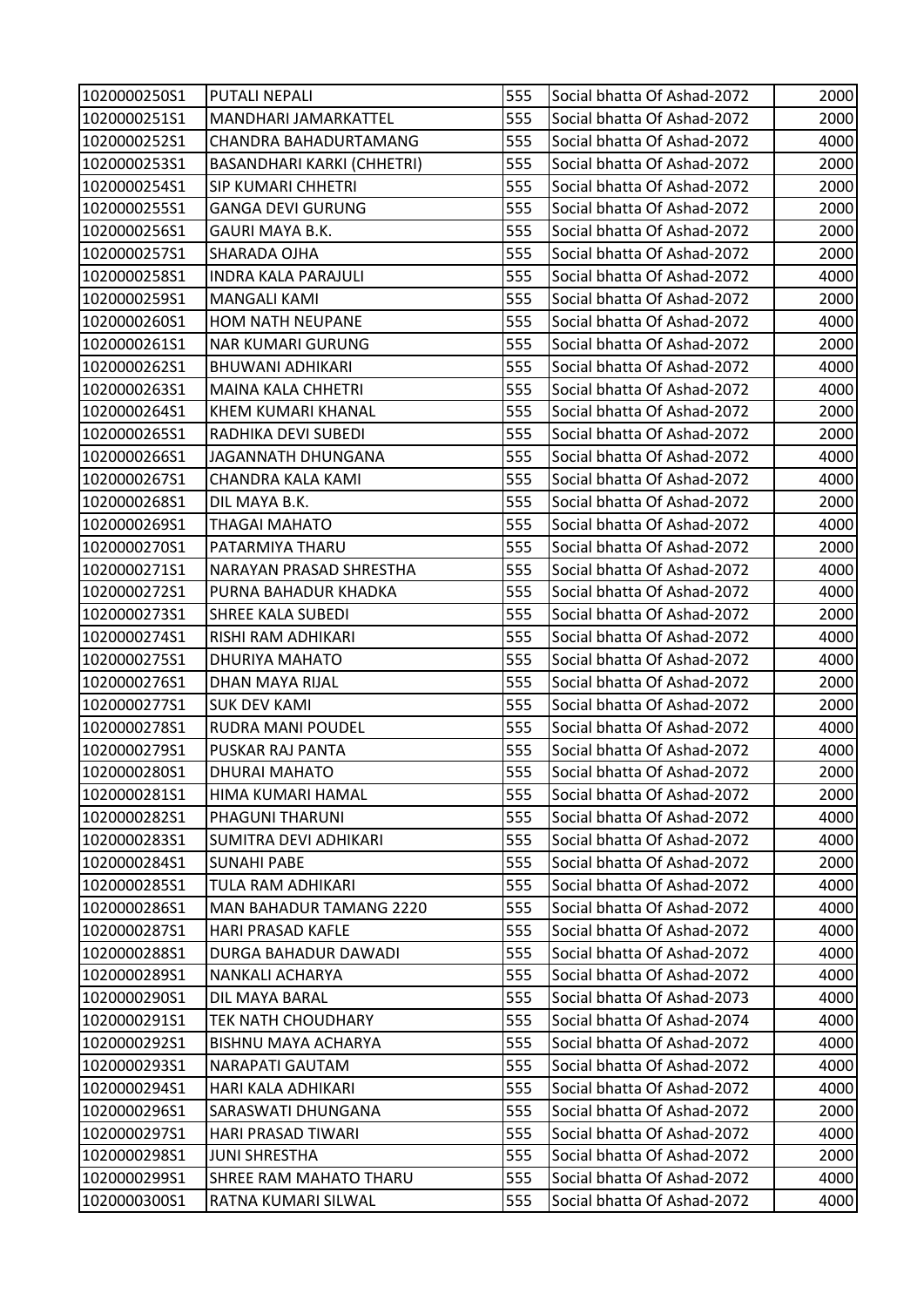| 1020000301S1 | <b>MANGARI THARU</b>              | 555 | Social bhatta Of Ashad-2072 | 4000 |
|--------------|-----------------------------------|-----|-----------------------------|------|
| 1020000302S1 | YOSARI GURUNG                     | 555 | Social bhatta Of Ashad-2072 | 2000 |
| 1020000303S1 | <b>GANGA MAYA THAPA CHHETRI</b>   | 555 | Social bhatta Of Ashad-2072 | 2000 |
| 1020000304S1 | GHOGHARI MAHATO                   | 555 | Social bhatta Of Ashad-2072 | 4000 |
| 1020000305S1 | PABITRA DEVI RIJAL                | 555 | Social bhatta Of Ashad-2072 | 2000 |
| 1020000306S1 | UJYALI GAUTAM                     | 555 | Social bhatta Of Ashad-2072 | 4000 |
| 1020000307S1 | <b>TIKA RAM MAHATO</b>            | 555 | Social bhatta Of Ashad-2072 | 4000 |
| 1020000308S1 | <b>BADRI NATH GHIMIRE</b>         | 555 | Social bhatta Of Ashad-2072 | 4000 |
| 1020000309S1 | TA MAYA SHRESTHA                  | 555 | Social bhatta Of Ashad-2072 | 4000 |
| 1020000310S1 | <b>MAN MAYA BHUJEL</b>            | 555 | Social bhatta Of Ashad-2072 | 2000 |
| 1020000311S1 | DHAN KUMARI SHRESTHA              | 555 | Social bhatta Of Ashad-2072 | 4000 |
| 1020000312S1 | <b>HARI PRASAD POUDEL</b>         | 555 | Social bhatta Of Ashad-2072 | 4000 |
| 1020000313S1 | GHAN SHYAM UPADHYAY               | 555 | Social bhatta Of Ashad-2072 | 4000 |
| 1020000314S1 | <b>CHHABI LAL ARJEL</b>           | 555 | Social bhatta Of Ashad-2072 | 4000 |
| 1020000315S1 | GANGA DEVI DHUNGANA               | 555 | Social bhatta Of Ashad-2072 | 4000 |
| 1020000316S1 | SANISCHARI THARUNI                | 555 | Social bhatta Of Ashad-2072 | 4000 |
| 1020000317S1 | <b>SUK MAYA SUNAR</b>             | 555 | Social bhatta Of Ashad-2072 | 4000 |
| 1020000318S1 | DILLI KUMARI NEUPANE              | 555 | Social bhatta Of Ashad-2072 | 4000 |
| 1020000319S1 | AKAL BAHADUR DHAKAL               | 555 | Social bhatta Of Ashad-2072 | 4000 |
| 1020000320S1 | KRISHNA MAYA THAPA MAGAR          | 555 | Social bhatta Of Ashad-2072 | 2000 |
| 1020000321S1 | SABITRI DEVI WAGLE                | 555 | Social bhatta Of Ashad-2072 | 2000 |
| 1020000322S1 | TARA DEVI BHUJEL                  | 555 | Social bhatta Of Ashad-2072 | 2000 |
| 1020000323S1 | <b>SITA RAM KAMI</b>              | 555 | Social bhatta Of Ashad-2072 | 2000 |
| 1020000324S1 | YETORIYA THARUNI                  | 555 | Social bhatta Of Ashad-2072 | 4000 |
| 1020000325S1 | PADAM KUMARI SAPKOTA              | 555 | Social bhatta Of Ashad-2072 | 4000 |
| 1020000326S1 | <b>MANI RAM KAMI</b>              | 555 | Social bhatta Of Ashad-2072 | 2000 |
| 1020000327S1 | <b>BASANTA MAYA GHIMIRE</b>       | 555 | Social bhatta Of Ashad-2072 | 4000 |
| 1020000328S1 | <b>ISWORI PRASAD DAWADI</b>       | 555 | Social bhatta Of Ashad-2072 | 4000 |
| 1020000329S1 | LAXMI KUMARI MAHATO               | 555 | Social bhatta Of Ashad-2072 | 2000 |
| 1020000330S1 | <b>NARAYANI BARAL</b>             | 555 | Social bhatta Of Ashad-2072 | 2000 |
| 1020000331S1 | <b>SUK MAYA BISHOWKARMA</b>       | 555 | Social bhatta Of Ashad-2072 | 2000 |
| 1020000332S1 | PIGALA ADHIKARI                   | 555 | Social bhatta Of Ashad-2072 | 2000 |
| 1020000333S1 | <b>BISHNU MAYA DEVKOTA</b>        | 555 | Social bhatta Of Ashad-2072 | 4000 |
| 1020000334S1 | RUKMINI ADHIKARI                  | 555 | Social bhatta Of Ashad-2072 | 4000 |
| 1020000335S1 | SANTA BAHADUR THAPA               | 555 | Social bhatta Of Ashad-2072 | 4000 |
| 1020000336S1 | <b>BISHNU MAYA SARU MAGAR</b>     | 555 | Social bhatta Of Ashad-2072 | 4000 |
| 1020000337S1 | <b>BUDDHI MAYA BANIYA CHHETRI</b> | 555 | Social bhatta Of Ashad-2072 | 2000 |
| 1020000338S1 | <b>UDIMA POUDEL</b>               | 555 | Social bhatta Of Ashad-2072 | 4000 |
| 1020000339S1 | GANGA ADHIKARI                    | 555 | Social bhatta Of Ashad-2072 | 2000 |
| 1020000340S1 | <b>JALU RAM MAHATO</b>            | 555 | Social bhatta Of Ashad-2072 | 4000 |
| 1020000341S1 | <b>BANO MAHATO</b>                | 555 | Social bhatta Of Ashad-2072 | 2000 |
| 1020000342S1 | SANTA KUMARI B.K.                 | 555 | Social bhatta Of Ashad-2072 | 2000 |
| 1020000343S1 | SANTA MAYA KAMI                   | 555 | Social bhatta Of Ashad-2072 | 2000 |
| 1020000344S1 | MEGHA NATH DEVKOTA                | 555 | Social bhatta Of Ashad-2072 | 4000 |
| 1020000345S1 | <b>SUK MAYA KAMI</b>              | 555 | Social bhatta Of Ashad-2072 | 4000 |
| 1020000346S1 | SUK MAYA B.K.                     | 555 | Social bhatta Of Ashad-2072 | 4000 |
| 1020000347S1 | LIL BAHADUR KAMI                  | 555 | Social bhatta Of Ashad-2072 | 2000 |
| 1020000348S1 | DALLI MAYA BISHOWKARMA            | 555 | Social bhatta Of Ashad-2072 | 2000 |
| 1020000349S1 | MAN KALA BISHOWKARMA              | 555 | Social bhatta Of Ashad-2072 | 2000 |
| 1020000350S1 | <b>CHANDRASUV GURUNG</b>          | 555 | Social bhatta Of Ashad-2072 | 2000 |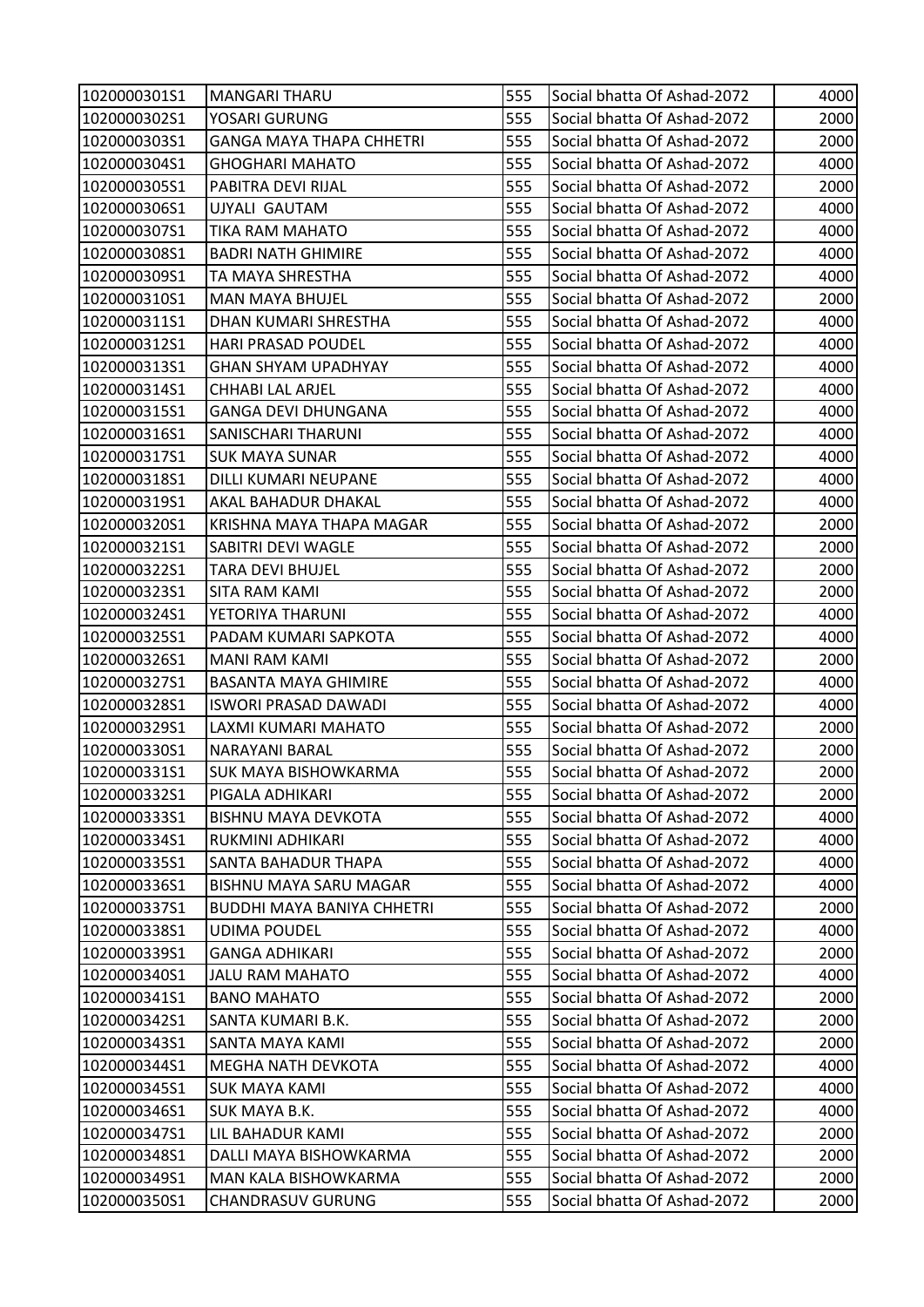| 1020000351S1 | <b>GOMA DEVI DAWADI</b>       | 555 | Social bhatta Of Ashad-2072 | 2000 |
|--------------|-------------------------------|-----|-----------------------------|------|
| 1020000352S1 | YO MAYA GURUNG                | 555 | Social bhatta Of Ashad-2072 | 4000 |
| 1020000353S1 | <b>HOMA DEVI GURUNG</b>       | 555 | Social bhatta Of Ashad-2072 | 4000 |
| 1020000354S1 | <b>SARASWATI LOHANI</b>       | 555 | Social bhatta Of Ashad-2072 | 2000 |
| 1020000355S1 | AAITA KUMARI GURUNG           | 555 | Social bhatta Of Ashad-2072 | 2000 |
| 1020000356S1 | <b>MAN KUMARI SHRESTHA</b>    | 555 | Social bhatta Of Ashad-2072 | 2000 |
| 1020000357S1 | <b>BHAIRA KUMARI THAPA</b>    | 555 | Social bhatta Of Ashad-2072 | 2000 |
| 1020000358S1 | BIKARAMIYA DEVI THARU         | 555 | Social bhatta Of Ashad-2072 | 2000 |
| 1020000359S1 | <b>SARITA PANTA</b>           | 555 | Social bhatta Of Ashad-2072 | 2000 |
| 1020000360S1 | <b>DEVI DATTA POUDEL</b>      | 555 | Social bhatta Of Ashad-2072 | 4000 |
| 1020000361S1 | CHAMARI MAHATO                | 555 | Social bhatta Of Ashad-2072 | 4000 |
| 1020000362S1 | KHINI MAYA ADHIKARI           | 555 | Social bhatta Of Ashad-2072 | 2000 |
| 1020000363S1 | MUNA HAMAL                    | 555 | Social bhatta Of Ashad-2072 | 2000 |
| 1020000364S1 | <b>KESHAB NATH POUDEL</b>     | 555 | Social bhatta Of Ashad-2072 | 4000 |
| 1020000365S1 | LAXMI NEPALI                  | 555 | Social bhatta Of Ashad-2072 | 2000 |
| 1020000366S1 | <b>MAN MAYA KAMI</b>          | 555 | Social bhatta Of Ashad-2072 | 4000 |
| 1020000367S1 | <b>DRUPATA DEVI GHIMIRE</b>   | 555 | Social bhatta Of Ashad-2072 | 4000 |
| 1020000368S1 | DHAN KUMARI MAHATO            | 555 | Social bhatta Of Ashad-2072 | 2000 |
| 1020000369S1 | PHAGUNI DEVI THARUNI          | 555 | Social bhatta Of Ashad-2072 | 4000 |
| 1020000370S1 | LATA KAMI                     | 555 | Social bhatta Of Ashad-2072 | 4000 |
| 1020000371S1 | <b>LURI NEUPANE</b>           | 555 | Social bhatta Of Ashad-2072 | 2000 |
| 1020000372S1 | RAMSHER BAHADUR BISHOWKARMA   | 555 | Social bhatta Of Ashad-2072 | 2000 |
| 1020000373S1 | HARI KUMARI GURUNG            | 555 | Social bhatta Of Ashad-2072 | 4000 |
| 1020000374S1 | CHIRANJIBI LAMICHHANE         | 555 | Social bhatta Of Ashad-2072 | 4000 |
| 1020000375S1 | CHIN MAYA NEPALI              | 555 | Social bhatta Of Ashad-2072 | 2000 |
| 1020000376S1 | <b>DIRPA DEVI POUDEL</b>      | 555 | Social bhatta Of Ashad-2072 | 4000 |
| 1020000377S1 | <b>SITA BARAL</b>             | 555 | Social bhatta Of Ashad-2072 | 2000 |
| 1020000378S1 | CHHANUI DEVI THARU            | 555 | Social bhatta Of Ashad-2072 | 2000 |
| 1020000379S1 | <b>LATI DEVI THARU</b>        | 555 | Social bhatta Of Ashad-2072 | 4000 |
| 1020000380S1 | RAMU MAHATO                   | 555 | Social bhatta Of Ashad-2072 | 4000 |
| 1020000381S1 | PHUL KUMARI THARU             | 555 | Social bhatta Of Ashad-2072 | 2000 |
| 1020000382S1 | MANKUMARI KAMI 2/3415         | 555 | Social bhatta Of Ashad-2072 | 2000 |
| 1020000383S1 | DAL BAHADUR BOHORA            | 555 | Social bhatta Of Ashad-2072 | 4000 |
| 1020000384S1 | SHIVA RAM MAHATO              | 555 | Social bhatta Of Ashad-2072 | 4000 |
| 1020000385S1 | BISHNU KUMARI POUDEL CHHETRI  | 555 | Social bhatta Of Ashad-2072 | 2000 |
| 1020000386S1 | <b>JITANI THARUNI</b>         | 555 | Social bhatta Of Ashad-2072 | 2000 |
| 1020000387S1 | <b>MANGALI BHAT CHHETRI</b>   | 555 | Social bhatta Of Ashad-2072 | 4000 |
| 1020000388S1 | THAKUR PRASAD DHITAL          | 555 | Social bhatta Of Ashad-2072 | 4000 |
| 1020000389S1 | <b>BIPHIYA DEVI MAHATO</b>    | 555 | Social bhatta Of Ashad-2072 | 2000 |
| 1020000390S1 | <b>BIBHA KAMINI</b>           | 555 | Social bhatta Of Ashad-2072 | 4000 |
| 1020000391S1 | <b>AGIN SINGH PAWE</b>        | 555 | Social bhatta Of Ashad-2072 | 4000 |
| 1020000392S1 | <b>SOM NATH DHUNGANA</b>      | 555 | Social bhatta Of Ashad-2072 | 4000 |
| 1020000393S1 | TULKI DEVI DHUNGANA           | 555 | Social bhatta Of Ashad-2072 | 2000 |
| 1020000394S1 | <b>SURATHA BAHADUR POUDEL</b> | 555 | Social bhatta Of Ashad-2072 | 4000 |
| 1020000395S1 | CHULAHI MAHATO                | 555 | Social bhatta Of Ashad-2072 | 4000 |
| 1020000396S1 | PABITRI THARUNI               | 555 | Social bhatta Of Ashad-2072 | 4000 |
| 1020000397S1 | <b>BUDDHI KUMARI DARJI</b>    | 555 | Social bhatta Of Ashad-2072 | 2000 |
| 1020000398S1 | SUKHATI MAHATO THARU          | 555 | Social bhatta Of Ashad-2072 | 2000 |
| 1020000399S1 | <b>MAN BAHADUR SUNAR</b>      | 555 | Social bhatta Of Ashad-2072 | 4000 |
| 1020000400S1 | DIL BAHADUR KAMI              | 555 | Social bhatta Of Ashad-2072 | 2000 |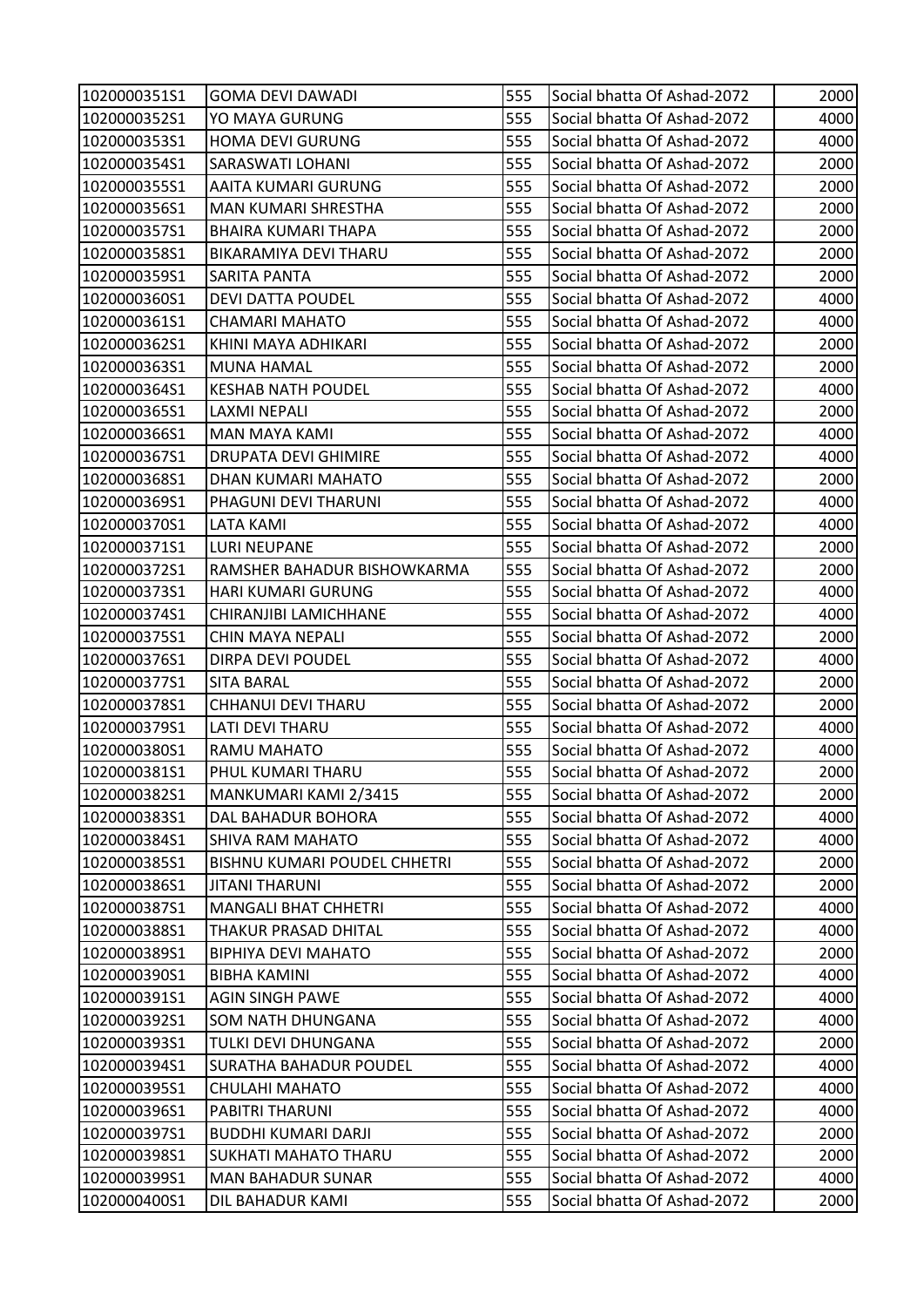| 1020000401S1 | <b>DIL KUMARI KARKI</b>        | 555 | Social bhatta Of Ashad-2072 | 2000 |
|--------------|--------------------------------|-----|-----------------------------|------|
| 1020000402S1 | <b>HATHAN MAHATO</b>           | 555 | Social bhatta Of Ashad-2072 | 4000 |
| 1020000403S1 | <b>SUK MAYA SUNAR</b>          | 555 | Social bhatta Of Ashad-2072 | 2000 |
| 1020000404S1 | DIL BAHADUR BISHOWKARMA        | 555 | Social bhatta Of Ashad-2072 | 2000 |
| 1020000405S1 | BUDDHI MAYA DARJI              | 555 | Social bhatta Of Ashad-2072 | 4000 |
| 1020000406S1 | <b>MAN BAHADUR GURUNG 5438</b> | 555 | Social bhatta Of Ashad-2072 | 4000 |
| 1020000407S1 | <b>BHIM BAHADUR GURUNG</b>     | 555 | Social bhatta Of Ashad-2072 | 4000 |
| 1020000408S1 | AANANDA KUMAR KARKI            | 555 | Social bhatta Of Ashad-2072 | 4000 |
| 1020000409S1 | <b>JAMUNA SARKI</b>            | 555 | Social bhatta Of Ashad-2072 | 4000 |
| 1020000410S1 | DHAN BAHADUR POUDEL            | 555 | Social bhatta Of Ashad-2072 | 4000 |
| 1020000411S1 | HARKA BAHADUR BISHOWKARMA      | 555 | Social bhatta Of Ashad-2072 | 2000 |
| 1020000412S1 | NARISHWAR UPADHYAY             | 555 | Social bhatta Of Ashad-2072 | 4000 |
| 1020000413S1 | YAM BAHADUR PARIYAR            | 555 | Social bhatta Of Ashad-2072 | 2000 |
| 1020000414S1 | <b>GURU PRASAD TRIPATHI</b>    | 555 | Social bhatta Of Ashad-2072 | 4000 |
| 1020000415S1 | <b>NAR BAHADUR SARKI</b>       | 555 | Social bhatta Of Ashad-2072 | 4000 |
| 1020000417S1 | RIKHI MAYA SAPKOTA             | 555 | Social bhatta Of Ashad-2072 | 4000 |
| 1020000418S1 | <b>MAHAKALI NEPALI</b>         | 555 | Social bhatta Of Ashad-2072 | 2000 |
| 1020000419S1 | <b>MANGALI SARKI</b>           | 555 | Social bhatta Of Ashad-2072 | 4000 |
| 1020000420S1 | DILLI RAJ CHILWAL              | 555 | Social bhatta Of Ashad-2072 | 4000 |
| 1020000421S1 | <b>IRADHA BANIYA</b>           | 555 | Social bhatta Of Ashad-2072 | 2000 |
| 1020000422S1 | <b>SOM BAHADUR POUDEL</b>      | 555 | Social bhatta Of Ashad-2072 | 4000 |
| 1020000423S1 | SUNKALIYA DEVI THARU           | 555 | Social bhatta Of Ashad-2072 | 4000 |
| 1020000424S1 | KESHAR BAHADUR GURUNG          | 555 | Social bhatta Of Ashad-2072 | 4000 |
| 1020000425S1 | <b>BUDDHI MAYA B.K.</b>        | 555 | Social bhatta Of Ashad-2072 | 2000 |
| 1020000426S1 | DHARMADATTA DAHAL              | 555 | Social bhatta Of Ashad-2072 | 4000 |
| 1020000427S1 | CHANDRA KALA DAHAL             | 555 | Social bhatta Of Ashad-2072 | 4000 |
| 1020000428S1 | PURNA MAYA KAMAR CHHETRI       | 555 | Social bhatta Of Ashad-2072 | 4000 |
| 1020000429S1 | <b>GANGA MAYA GURUNG</b>       | 555 | Social bhatta Of Ashad-2072 | 4000 |
| 1020000430S1 | <b>SHREE MAYA TAMANG</b>       | 555 | Social bhatta Of Ashad-2073 | 4000 |
| 1020000431S1 | <b>THAGANI MAHATO</b>          | 555 | Social bhatta Of Ashad-2072 | 2000 |
| 1020000432S1 | KULA NANDA ADHIKARI            | 555 | Social bhatta Of Ashad-2072 | 4000 |
| 1020000433S1 | THAKUR PRASAD KOIRI            | 555 | Social bhatta Of Ashad-2072 | 4000 |
| 1020000434S1 | CHANDRA KALA TIWARI            | 555 | Social bhatta Of Ashad-2072 | 2000 |
| 1020000435S1 | <b>CHNDRA KALA POUDEL</b>      | 555 | Social bhatta Of Ashad-2072 | 4000 |
| 1020000436S1 | KUNTI KUMARI POUDEL            | 555 | Social bhatta Of Ashad-2072 | 4000 |
| 1020000437S1 | YADU RAJ TIMILSINA             | 555 | Social bhatta Of Ashad-2072 | 4000 |
| 1020000438S1 | <b>GUTHI DEVI POUDEL</b>       | 555 | Social bhatta Of Ashad-2072 | 2000 |
| 1020000439S1 | <b>MAN BAHADUR TAMANG 1069</b> | 555 | Social bhatta Of Ashad-2072 | 4000 |
| 1020000440S1 | RADHIKA DEVI POUDEL            | 555 | Social bhatta Of Ashad-2072 | 2000 |
| 1020000441S1 | <b>SUK MAYA GURSINI</b>        | 555 | Social bhatta Of Ashad-2072 | 4000 |
| 1020000442S1 | <b>MAN MAYA GHIMIRE</b>        | 555 | Social bhatta Of Ashad-2072 | 4000 |
| 1020000443S1 | MUKTI RAJ CHILWAL              | 555 | Social bhatta Of Ashad-2072 | 4000 |
| 1020000444S1 | MANJU KUMARI BISHOWKARMA       | 555 | Social bhatta Of Ashad-2072 | 2000 |
| 1020000445S1 | UMA NANDA ACHARYA              | 555 | Social bhatta Of Ashad-2072 | 4000 |
| 1020000446S1 | PABITRA KUMARI SHAHI           | 555 | Social bhatta Of Ashad-2072 | 4000 |
| 1020000447S1 | <b>RAM SINGH GURUNG</b>        | 555 | Social bhatta Of Ashad-2072 | 4000 |
| 1020000448S1 | <b>SOM NATH SAPKOTA</b>        | 555 | Social bhatta Of Ashad-2072 | 4000 |
| 1020000449S1 | <b>BISHOW NATH LAMICHHANE</b>  | 555 | Social bhatta Of Ashad-2072 | 4000 |
| 1020000450S1 | GOMA DEVI POUDEL 1771          | 555 | Social bhatta Of Ashad-2072 | 2000 |
| 1020000451S1 | <b>JANARDAN BHUSAL</b>         | 555 | Social bhatta Of Ashad-2072 | 4000 |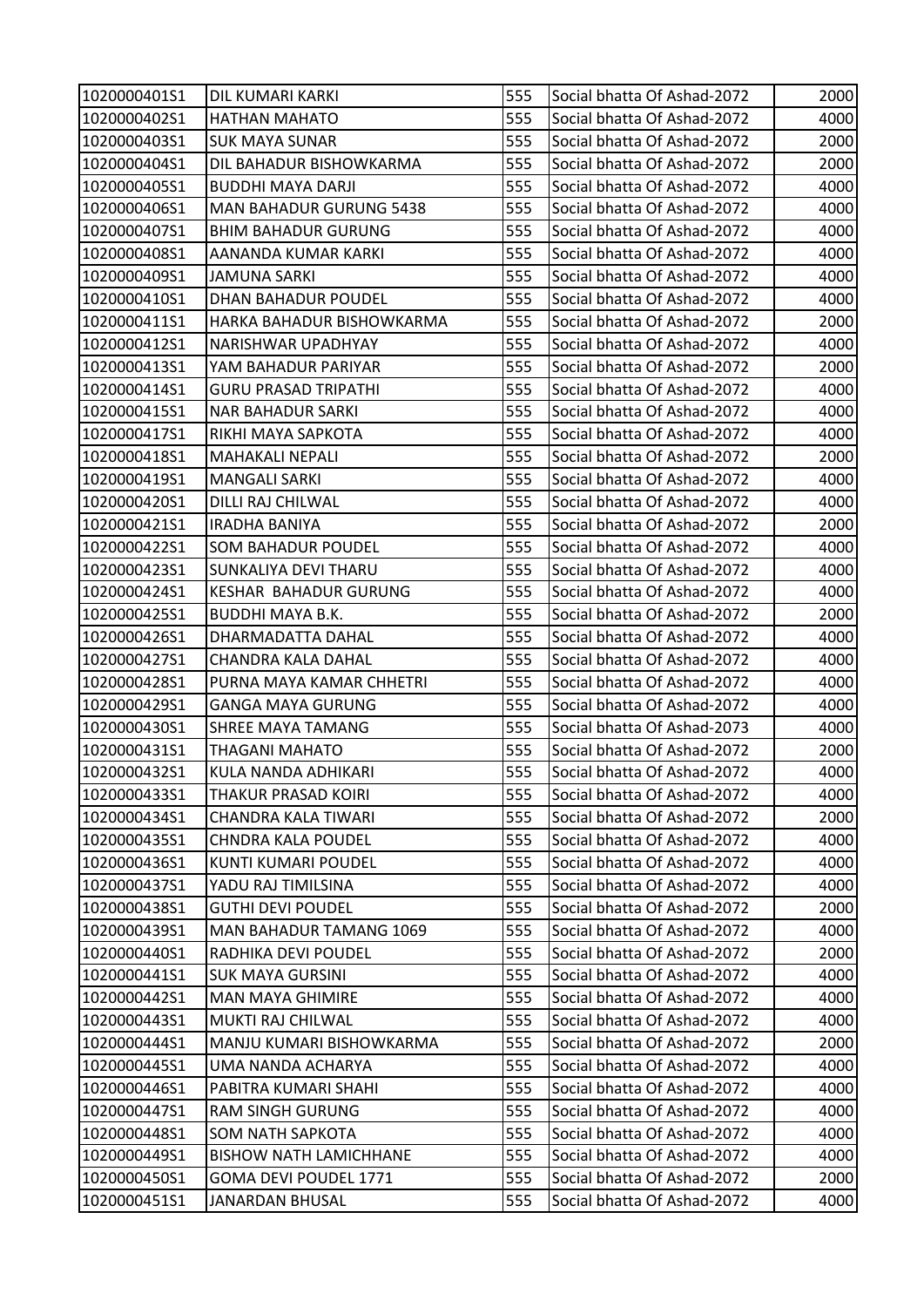| 1020000452S1 | <b>MANORATHA BISHOWKARMA</b> | 555 | Social bhatta Of Ashad-2072 | 4000 |
|--------------|------------------------------|-----|-----------------------------|------|
| 1020000453S1 | <b>DIDARI THARUNI</b>        | 555 | Social bhatta Of Ashad-2072 | 2000 |
| 1020000454S1 | <b>BISHNU MAYA GURUNG</b>    | 555 | Social bhatta Of Ashad-2072 | 4000 |
| 1020000455S1 | LAXMI B.K.                   | 555 | Social bhatta Of Ashad-2072 | 4000 |
| 1020000456S1 | <b>TEGU GURUNG</b>           | 555 | Social bhatta Of Ashad-2072 | 2000 |
| 1020000457S1 | <b>BASIYA THARUNI</b>        | 555 | Social bhatta Of Ashad-2072 | 2000 |
| 1020000458S1 | <b>BISHNU PRASAD DHAKAL</b>  | 555 | Social bhatta Of Ashad-2072 | 4000 |
| 1020000459S1 | NANDA LAL DHAKAL             | 555 | Social bhatta Of Ashad-2072 | 4000 |
| 1020000460S1 | <b>BIKRAM MAHATO 2479</b>    | 555 | Social bhatta Of Ashad-2072 | 4000 |
| 1020000461S1 | SITA RAM BOTE                | 555 | Social bhatta Of Ashad-2072 | 4000 |
| 1020000462S1 | SHANTA B.K.                  | 555 | Social bhatta Of Ashad-2072 | 2000 |
| 1020000463S1 | <b>BISHNU MAYA LUITEL</b>    | 555 | Social bhatta Of Ashad-2072 | 2000 |
| 1020000464S1 | <b>BASANI MAHATO</b>         | 555 | Social bhatta Of Ashad-2072 | 4000 |
| 1020000465S1 | KANANI THARU 3844            | 555 | Social bhatta Of Ashad-2072 | 4000 |
| 1020000466S1 | THAGANI DEVI THARU           | 555 | Social bhatta Of Ashad-2072 | 2000 |
| 1020000467S1 | <b>DEURI THARU</b>           | 555 | Social bhatta Of Ashad-2072 | 2000 |
| 1020000468S1 | <b>KESH NATH SUBEDI</b>      | 555 | Social bhatta Of Ashad-2072 | 4000 |
| 1020000469S1 | <b>NANDI POUDELNI</b>        | 555 | Social bhatta Of Ashad-2072 | 4000 |
| 1020000470S1 | <b>NARBADI BASTOLA</b>       | 555 | Social bhatta Of Ashad-2072 | 2000 |
| 1020000471S1 | HIMA DEVI GAUTAM             | 555 | Social bhatta Of Ashad-2072 | 4000 |
| 1020000472S1 | LAXMI DHAKAL                 | 555 | Social bhatta Of Ashad-2072 | 4000 |
| 1020000473S1 | <b>BIBI PARIYAR</b>          | 555 | Social bhatta Of Ashad-2072 | 2000 |
| 1020000474S1 | PHOHARI THARU                | 555 | Social bhatta Of Ashad-2072 | 2000 |
| 1020000475S1 | DIL BAHADUR POUDEL           | 555 | Social bhatta Of Ashad-2072 | 4000 |
| 1020000476S1 | <b>JIRA DEVI KAFLE</b>       | 555 | Social bhatta Of Ashad-2072 | 4000 |
| 1020000477S1 | UTTAR KUMARI BHATTA          | 555 | Social bhatta Of Ashad-2072 | 4000 |
| 1020000478S1 | CHAK BAHADUR ADAI            | 555 | Social bhatta Of Ashad-2072 | 4000 |
| 1020000479S1 | LAXMI DHAR UPADHYAY          | 555 | Social bhatta Of Ashad-2072 | 4000 |
| 1020000480S1 | HASTA BAHADUR BISHOWKARMA    | 555 | Social bhatta Of Ashad-2072 | 4000 |
| 1020000481S1 | <b>RAM MAYA GURUNG</b>       | 555 | Social bhatta Of Ashad-2072 | 4000 |
| 1020000482S1 | TUL BAHADUR PANDEY           | 555 | Social bhatta Of Ashad-2072 | 4000 |
| 1020000483S1 | <b>BISHNU MAYA BARAL</b>     | 555 | Social bhatta Of Ashad-2072 | 2000 |
| 1020000484S1 | <b>MUKTA RAJ PANTA</b>       | 555 | Social bhatta Of Ashad-2072 | 4000 |
| 1020000485S1 | TAN KUMARI DHUNGANA          | 555 | Social bhatta Of Ashad-2072 | 4000 |
| 1020000486S1 | PURNA MAYA GURUNG            | 555 | Social bhatta Of Ashad-2072 | 2000 |
| 1020000487S1 | <b>TARA MAHATO</b>           | 555 | Social bhatta Of Ashad-2072 | 2000 |
| 1020000488S1 | AASH KUMARI GURUNG           | 555 | Social bhatta Of Ashad-2072 | 2000 |
| 1020000489S1 | REBATI MAYA SAPKOTA          | 555 | Social bhatta Of Ashad-2072 | 4000 |
| 1020000490S1 | RATNA SHREE GURUNG           | 555 | Social bhatta Of Ashad-2072 | 4000 |
| 1020000491S1 | <b>DHAN MAYA GURUNG</b>      | 555 | Social bhatta Of Ashad-2072 | 4000 |
| 1020000492S1 | MINA KUMARI GURUNG           | 555 | Social bhatta Of Ashad-2072 | 4000 |
| 1020000493S1 | KHAGI MAYA GURUNG            | 555 | Social bhatta Of Ashad-2072 | 4000 |
| 1020000494S1 | SHREE MAYA GURUNG 7/27       | 555 | Social bhatta Of Ashad-2072 | 2000 |
| 1020000495S1 | <b>KHAGI NEUPANE</b>         | 555 | Social bhatta Of Ashad-2072 | 4000 |
| 1020000496S1 | TIKA MAYA POUDEL 3372        | 555 | Social bhatta Of Ashad-2072 | 4000 |
| 1020000497S1 | <b>BASHU DEV DHAKAL</b>      | 555 | Social bhatta Of Ashad-2072 | 4000 |
| 1020000498S1 | TRILOCHAN CHAPAGAI           | 555 | Social bhatta Of Ashad-2072 | 4000 |
| 1020000499S1 | <b>BHIM MAYA BOTE</b>        | 555 | Social bhatta Of Ashad-2072 | 2000 |
| 1020000500S1 | <b>LATI BOTE</b>             | 555 | Social bhatta Of Ashad-2072 | 2000 |
| 1020000501S1 | <b>BISHNU MAYA SAPKOTA</b>   | 555 | Social bhatta Of Ashad-2072 | 2000 |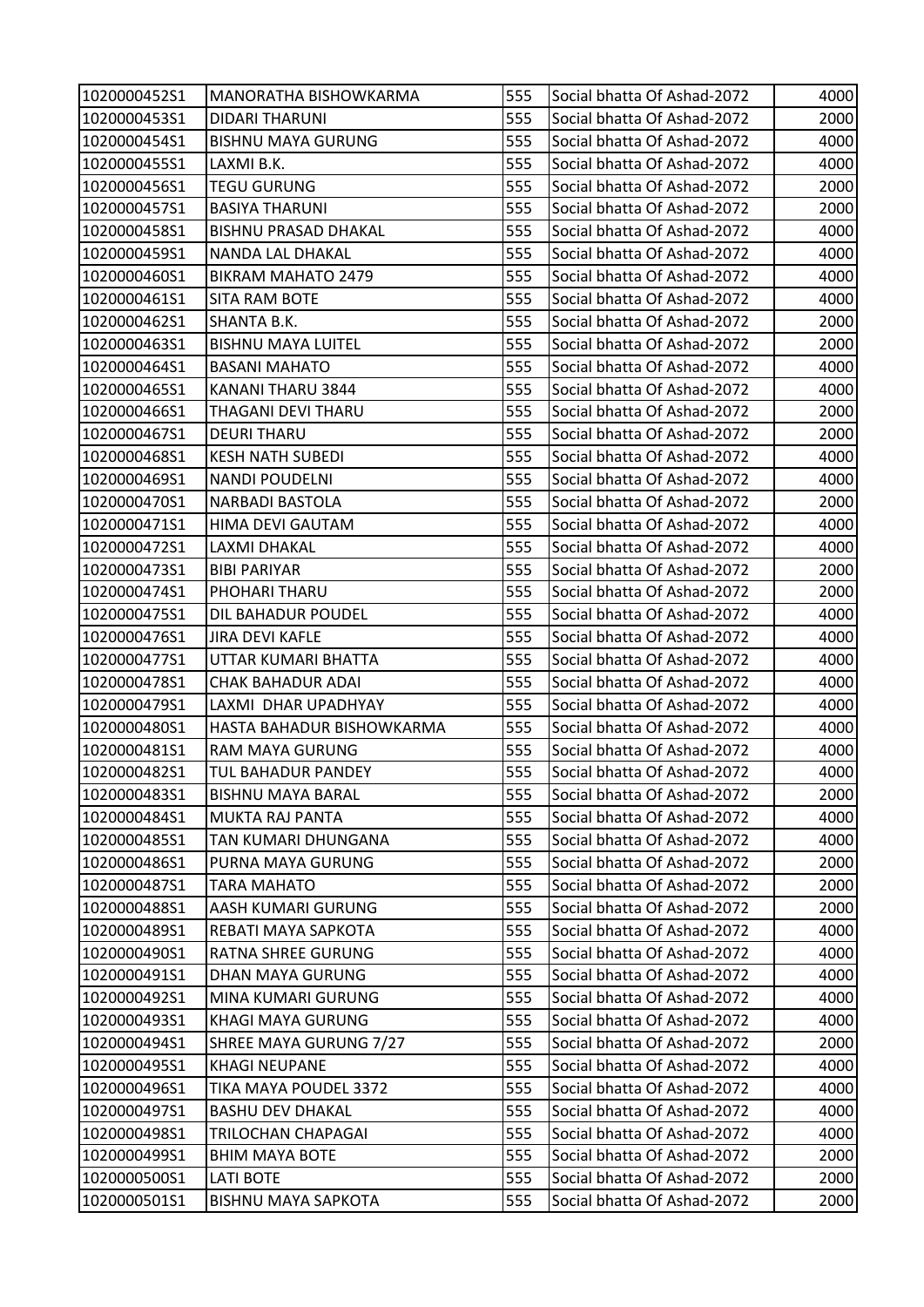| 1020000502S1 | <b>DURGA DEVI ADHIKARI</b>        | 555 | Social bhatta Of Ashad-2072 | 4000 |
|--------------|-----------------------------------|-----|-----------------------------|------|
| 1020000503S1 | <b>KHAGESOAR UPADHYAY</b>         | 555 | Social bhatta Of Ashad-2072 | 4000 |
| 1020000504S1 | <b>NOR PRASAD MISHRA</b>          | 555 | Social bhatta Of Ashad-2072 | 4000 |
| 1020000505S1 | MAN BAHADUR GURUNG 331446         | 555 | Social bhatta Of Ashad-2072 | 4000 |
| 1020000506S1 | SUK MAYA B.K.                     | 555 | Social bhatta Of Ashad-2072 | 2000 |
| 1020000507S1 | <b>MANSUBA SUNAR</b>              | 555 | Social bhatta Of Ashad-2072 | 4000 |
| 1020000508S1 | <b>KALI BOTE</b>                  | 555 | Social bhatta Of Ashad-2072 | 2000 |
| 1020000509S1 | RADHA DEVI PANDEY                 | 555 | Social bhatta Of Ashad-2072 | 2000 |
| 1020000510S1 | KHADGA BAHADUR BISHOWKARMA        | 555 | Social bhatta Of Ashad-2072 | 2000 |
| 1020000511S1 | DIL MAYA B.K.                     | 555 | Social bhatta Of Ashad-2072 | 2000 |
| 1020000512S1 | <b>THAMAHI THARUNI</b>            | 555 | Social bhatta Of Ashad-2072 | 4000 |
| 1020000513S1 | AASA RANA                         | 555 | Social bhatta Of Ashad-2072 | 2000 |
| 1020000514S1 | PUSPA RAJ LAMICHHANE              | 555 | Social bhatta Of Ashad-2072 | 4000 |
| 1020000515S1 | <b>RUP LAL MAHATO</b>             | 555 | Social bhatta Of Ashad-2072 | 4000 |
| 1020000516S1 | <b>BISHNU KUMARI PANDEY</b>       | 555 | Social bhatta Of Ashad-2072 | 2000 |
| 1020000517S1 | MAYA DEVI ADHIKARI                | 555 | Social bhatta Of Ashad-2072 | 2000 |
| 1020000518S1 | TARA MAYA GHIMIRE                 | 555 | Social bhatta Of Ashad-2072 | 2000 |
| 1020000519S1 | LILA BHANDARI                     | 555 | Social bhatta Of Ashad-2072 | 4000 |
| 1020000520S1 | PURNA KALA BUDATHOKI              | 555 | Social bhatta Of Ashad-2072 | 4000 |
| 1020000521S1 | JIT MAYA BISHOWKARMA              | 555 | Social bhatta Of Ashad-2072 | 2000 |
| 1020000522S1 | <b>BALA KUMARI POUDEL CHHETRI</b> | 555 | Social bhatta Of Ashad-2072 | 2000 |
| 1020000523S1 | NANI MAYA BHANDARI                | 555 | Social bhatta Of Ashad-2072 | 2000 |
| 1020000524S1 | <b>MAN MAYA BHANDARI</b>          | 555 | Social bhatta Of Ashad-2072 | 4000 |
| 1020000525S1 | OMA KUMARI GURUNG                 | 555 | Social bhatta Of Ashad-2072 | 2000 |
| 1020000526S1 | <b>MAN KUMARI GURUNG</b>          | 555 | Social bhatta Of Ashad-2072 | 4000 |
| 1020000527S1 | KRISHNA MAYA KAMI                 | 555 | Social bhatta Of Ashad-2072 | 2000 |
| 1020000528S1 | SHANTI BOT                        | 555 | Social bhatta Of Ashad-2072 | 2000 |
| 1020000529S1 | <b>SHANTI KUMARI MAHATO</b>       | 555 | Social bhatta Of Ashad-2072 | 2000 |
| 1020000530S1 | <b>SANTU MAYA POUDEL</b>          | 555 | Social bhatta Of Ashad-2072 | 2000 |
| 1020000531S1 | <b>MANRAS GURUNG</b>              | 555 | Social bhatta Of Ashad-2072 | 4000 |
| 1020000532S1 | <b>NIR KUMARI GURUNG</b>          | 555 | Social bhatta Of Ashad-2072 | 2000 |
| 1020000533S1 | <b>DIL KUMARI BOTE</b>            | 555 | Social bhatta Of Ashad-2072 | 2000 |
| 1020000534S1 | RUKMINA KHANAL                    | 555 | Social bhatta Of Ashad-2072 | 4000 |
| 1020000535S1 | RAM BAHADUR B.K.                  | 555 | Social bhatta Of Ashad-2072 | 4000 |
| 1020000536S1 | <b>BANDI DEVI THARU</b>           | 555 | Social bhatta Of Ashad-2072 | 2000 |
| 1020000537S1 | LAXMI DEVI KARKI                  | 555 | Social bhatta Of Ashad-2072 | 4000 |
| 1020000538S1 | <b>BIBA DAMINI</b>                | 555 | Social bhatta Of Ashad-2072 | 2000 |
| 1020000539S1 | HASTA BAHADUR BISHOWKARMA         | 555 | Social bhatta Of Ashad-2072 | 4000 |
| 1020000540S1 | KALAWATI K.C.                     | 555 | Social bhatta Of Ashad-2072 | 4000 |
| 1020000541S1 | <b>GANGA BAHADUR KUWAR</b>        | 555 | Social bhatta Of Ashad-2072 | 4000 |
| 1020000542S1 | TULKI ACHARYA                     | 555 | Social bhatta Of Ashad-2072 | 4000 |
| 1020000543S1 | NAR BAHADUR ADHIKARI              | 555 | Social bhatta Of Ashad-2072 | 4000 |
| 1020000544S1 | <b>TANABI GURUNG</b>              | 555 | Social bhatta Of Ashad-2072 | 4000 |
| 1020000545S1 | KESHAB KUMARI KUWAR               | 555 | Social bhatta Of Ashad-2072 | 4000 |
| 1020000546S1 | LAL BAHADUR RANA                  | 555 | Social bhatta Of Ashad-2072 | 4000 |
| 1020000547S1 | NANDA KALA KUWAR                  | 555 | Social bhatta Of Ashad-2072 | 2000 |
| 1020000548S1 | <b>BIR BAHADUR BISHOWKARMA</b>    | 555 | Social bhatta Of Ashad-2072 | 2000 |
| 1020000549S1 | KHEM NATH SAPKOTA                 | 555 | Social bhatta Of Ashad-2072 | 4000 |
| 1020000550S1 | <b>SUBHADRA GHIMIRE</b>           | 555 | Social bhatta Of Ashad-2072 | 4000 |
| 1020000551S1 | <b>KANAN MAHATO</b>               | 555 | Social bhatta Of Ashad-2072 | 4000 |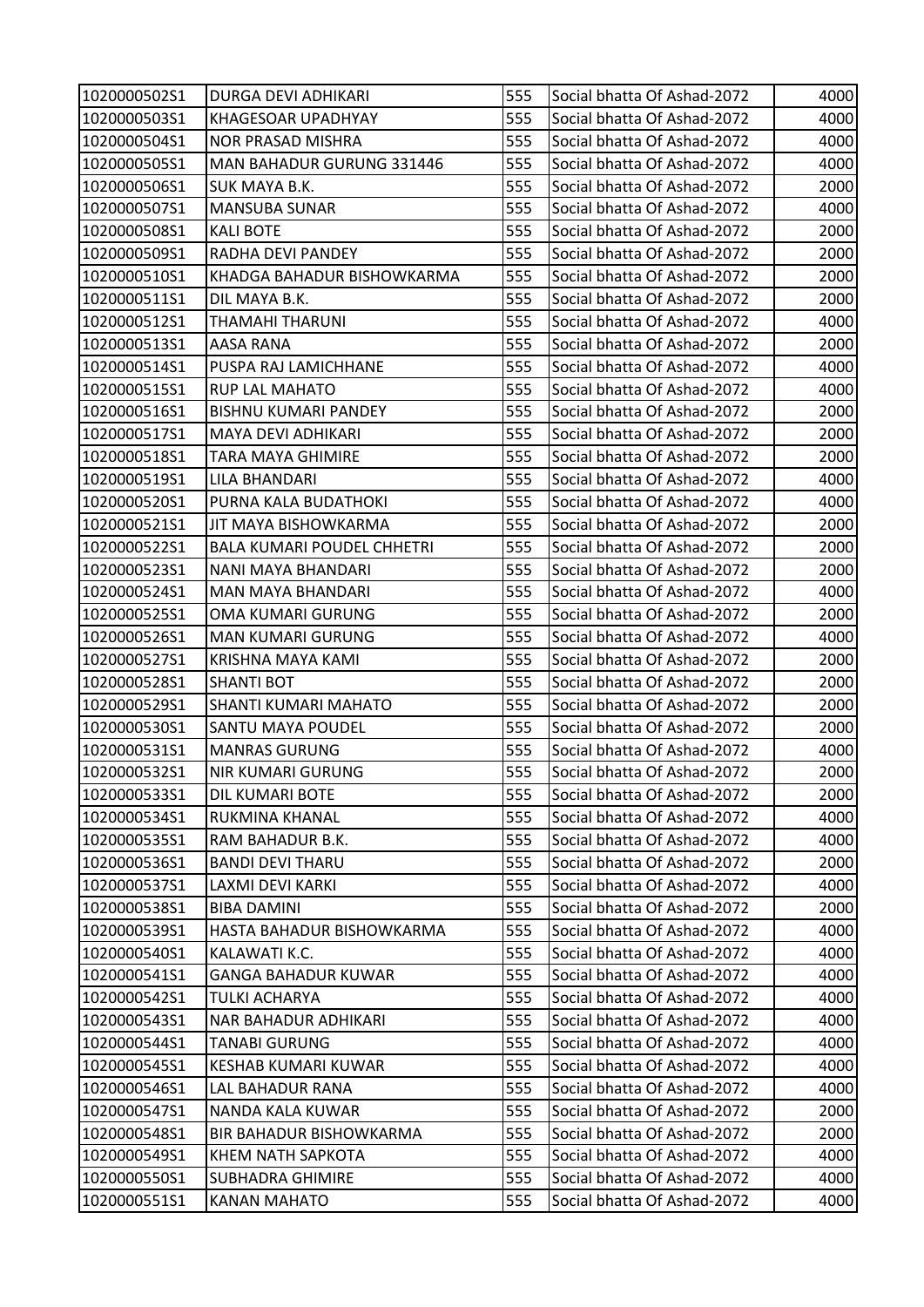| 1020000552S1 | <b>BHADRI MAYA DHAKAL</b>    | 555 | Social bhatta Of Ashad-2072 | 4000 |
|--------------|------------------------------|-----|-----------------------------|------|
| 1020000553S1 | LAXMI KARKI CHHETRINI        | 555 | Social bhatta Of Ashad-2072 | 4000 |
| 1020000554S1 | SOMAL MAHATO                 | 555 | Social bhatta Of Ashad-2072 | 4000 |
| 102000055551 | <b>SITA DEVI SINGH</b>       | 555 | Social bhatta Of Ashad-2072 | 2000 |
| 1020000556S1 | <b>BHIM MAYA GURUNG</b>      | 555 | Social bhatta Of Ashad-2072 | 2000 |
| 1020000557S1 | SARASWATI PANDEY             | 555 | Social bhatta Of Ashad-2072 | 2000 |
| 1020000558S1 | KRISHNA PRASAD DEVKOTA       | 555 | Social bhatta Of Ashad-2072 | 4000 |
| 1020000559S1 | MITHILA DEVI GHIMIRE         | 555 | Social bhatta Of Ashad-2072 | 2000 |
| 1020000560S1 | NARENDRA RAJ PANTA           | 555 | Social bhatta Of Ashad-2072 | 4000 |
| 1020000561S1 | HARI MAYA OJHA               | 555 | Social bhatta Of Ashad-2072 | 4000 |
| 1020000562S1 | PHUL MAYA BISHOWKARMA        | 555 | Social bhatta Of Ashad-2072 | 2000 |
| 1020000563S1 | KRISHNA BAHADUR PARIYAR      | 555 | Social bhatta Of Ashad-2072 | 2000 |
| 1020000564S1 | <b>TEKNATH POUDEL</b>        | 555 | Social bhatta Of Ashad-2072 | 4000 |
| 1020000565S1 | NARBHADA GAUTAM              | 555 | Social bhatta Of Ashad-2072 | 4000 |
| 1020000566S1 | SHREE MAYA SUNAR             | 555 | Social bhatta Of Ashad-2072 | 2000 |
| 1020000567S1 | PADAM KUMARI CHILWAL         | 555 | Social bhatta Of Ashad-2072 | 4000 |
| 1020000568S1 | <b>BAL BAHADUR SUNAR</b>     | 555 | Social bhatta Of Ashad-2072 | 4000 |
| 1020000569S1 | <b>KRISHNA KUMARI POUDEL</b> | 555 | Social bhatta Of Ashad-2072 | 4000 |
| 1020000570S1 | RADHA KUMARI GAUTAM          | 555 | Social bhatta Of Ashad-2072 | 2000 |
| 1020000571S1 | SARASWATI POUDEL             | 555 | Social bhatta Of Ashad-2072 | 2000 |
| 1020000572S1 | PARBATI PANDEY               | 555 | Social bhatta Of Ashad-2072 | 2000 |
| 1020000573S1 | TRIBIKRAM DEVKOTA            | 555 | Social bhatta Of Ashad-2072 | 4000 |
| 1020000574S1 | CHANDRA MANI SUNAR           | 555 | Social bhatta Of Ashad-2072 | 4000 |
| 1020000575S1 | <b>SURYA MAYA SAPKOTA</b>    | 555 | Social bhatta Of Ashad-2072 | 4000 |
| 1020000576S1 | <b>SUK MAYA GURUNG 8/237</b> | 555 | Social bhatta Of Ashad-2072 | 4000 |
| 1020000577S1 | <b>BAL BAHADUR SUNAR</b>     | 555 | Social bhatta Of Ashad-2072 | 2000 |
| 1020000578S1 | <b>SUKU KUMARI MAGAR</b>     | 555 | Social bhatta Of Ashad-2072 | 2000 |
| 1020000579S1 | <b>BASUNDHARA PARAJULI</b>   | 555 | Social bhatta Of Ashad-2072 | 4000 |
| 1020000580S1 | SITA DEVI MISHRA             | 555 | Social bhatta Of Ashad-2072 | 2000 |
| 1020000581S1 | <b>SETI ADHIKARI</b>         | 555 | Social bhatta Of Ashad-2072 | 4000 |
| 1020000582S1 | LAXMI DEVI DEVKOTA           | 555 | Social bhatta Of Ashad-2072 | 2000 |
| 1020000583S1 | HOM BAHADUR B.K.             | 555 | Social bhatta Of Ashad-2072 | 2000 |
| 1020000584S1 | <b>SHANTA DARAI</b>          | 555 | Social bhatta Of Ashad-2072 | 4000 |
| 1020000585S1 | <b>DABULI GURUNG</b>         | 555 | Social bhatta Of Ashad-2072 | 2000 |
| 1020000586S1 | HARI MAYA THAPALIYA          | 555 | Social bhatta Of Ashad-2072 | 2000 |
| 1020000587S1 | YAN KUMARI DHUNGANA          | 555 | Social bhatta Of Ashad-2072 | 2000 |
| 1020000588S1 | <b>TULASI TIWARI</b>         | 555 | Social bhatta Of Ashad-2072 | 2000 |
| 1020000589S1 | <b>TRISNA GURUNG</b>         | 555 | Social bhatta Of Ashad-2072 | 4000 |
| 1020000590S1 | JIYANA MAHATO                | 555 | Social bhatta Of Ashad-2072 | 4000 |
| 1020000591S1 | TIKA MAYA POUDEL 1718        | 555 | Social bhatta Of Ashad-2072 | 4000 |
| 1020000592S1 | PARBATI DEVI POUDEL          | 555 | Social bhatta Of Ashad-2072 | 2000 |
| 1020000593S1 | PHUL KUMARI DAWADI           | 555 | Social bhatta Of Ashad-2072 | 2000 |
| 1020000594S1 | LAXIMA B.K.                  | 555 | Social bhatta Of Ashad-2072 | 4000 |
| 1020000595S1 | KALIKA DEVI SAPKOTA          | 555 | Social bhatta Of Ashad-2072 | 4000 |
| 1020000596S1 | PARBATI ADHIKARI             | 555 | Social bhatta Of Ashad-2072 | 2000 |
| 1020000597S1 | NANDA MAYA NEUPANE           | 555 | Social bhatta Of Ashad-2072 | 4000 |
| 1020000598S1 | <b>BINDU PRASAD POUDEL</b>   | 555 | Social bhatta Of Ashad-2072 | 4000 |
| 1020000599S1 | <b>DEVI TRIPATHI</b>         | 555 | Social bhatta Of Ashad-2072 | 2000 |
| 1020000600S1 | <b>DEVKALA POUDEL</b>        | 555 | Social bhatta Of Ashad-2072 | 2000 |
| 1020000601S1 | DAN BAHADUR SUNAR            | 555 | Social bhatta Of Ashad-2072 | 4000 |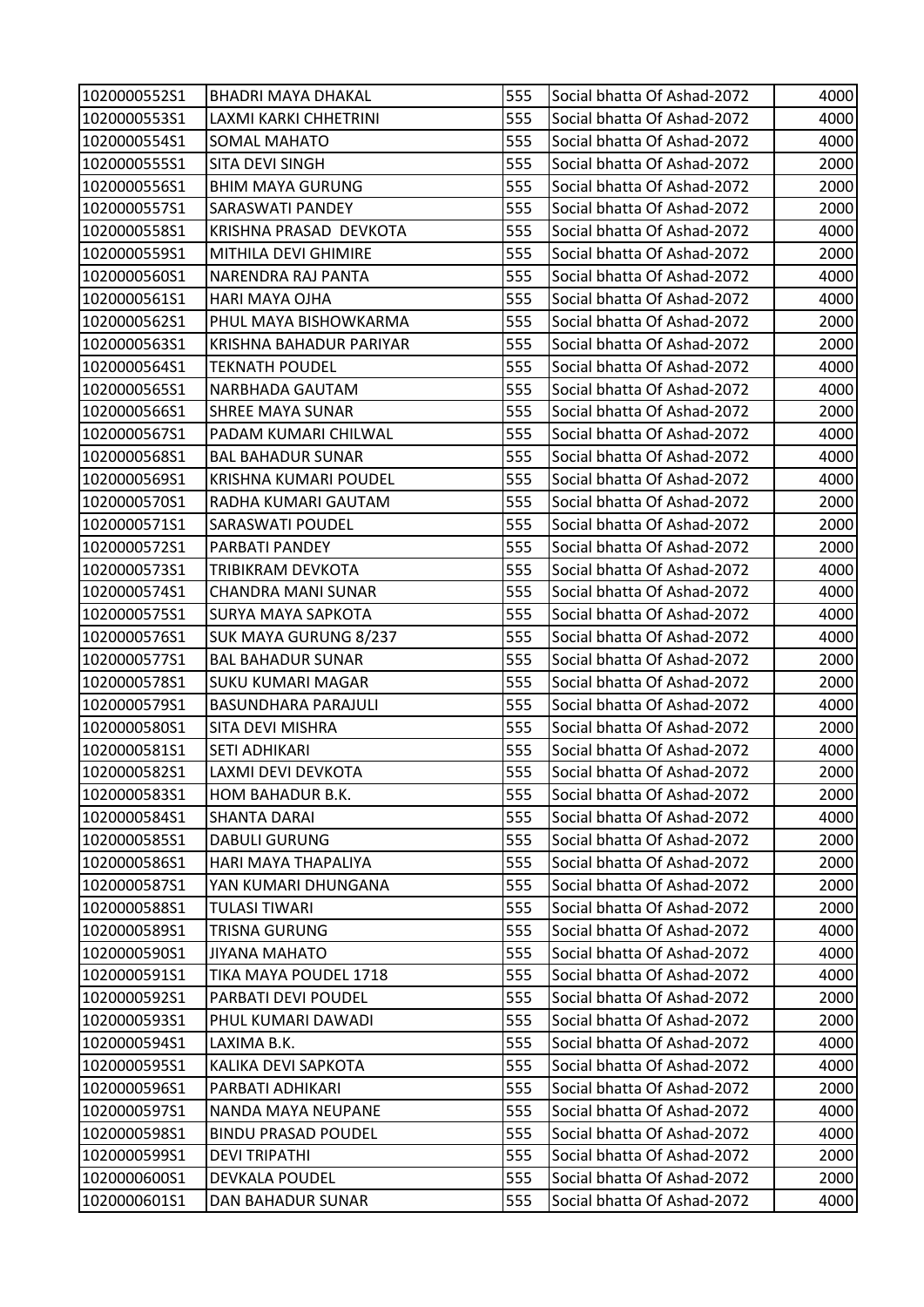| 1020000602S1 | <b>KHARIKA DEVKOTA</b>         | 555 | Social bhatta Of Ashad-2072 | 4000 |
|--------------|--------------------------------|-----|-----------------------------|------|
| 1020000603S1 | <b>NARPATI ADHIKARI</b>        | 555 | Social bhatta Of Ashad-2072 | 4000 |
| 1020000604S1 | LAXMI DEVI DHUNGANA            | 555 | Social bhatta Of Ashad-2072 | 4000 |
| 1020000605S1 | PADMA DEVI TIMILSINA           | 555 | Social bhatta Of Ashad-2072 | 4000 |
| 1020000606S1 | <b>SUK MAYA GURUNG 2493</b>    | 555 | Social bhatta Of Ashad-2072 | 4000 |
| 1020000607S1 | CHHALI MAYA TIWARI             | 555 | Social bhatta Of Ashad-2072 | 4000 |
| 1020000608S1 | AJAM KAURI GURUNG              | 555 | Social bhatta Of Ashad-2072 | 4000 |
| 1020000609S1 | <b>ISHORI BOHORA</b>           | 555 | Social bhatta Of Ashad-2072 | 2000 |
| 1020000610S1 | HARKA MAYA KAMI                | 555 | Social bhatta Of Ashad-2072 | 2000 |
| 1020000611S1 | SANTA MAYA DAMAI               | 555 | Social bhatta Of Ashad-2072 | 2000 |
| 1020000612S1 | SADANANDA TRIPATHI             | 555 | Social bhatta Of Ashad-2072 | 4000 |
| 1020000613S1 | TIKA RAM B.K.                  | 555 | Social bhatta Of Ashad-2072 | 2000 |
| 1020000614S1 | <b>BAL BAHADUR BISHOWKARMA</b> | 555 | Social bhatta Of Ashad-2072 | 4000 |
| 1020000615S1 | <b>BATULI NEUPANE</b>          | 555 | Social bhatta Of Ashad-2072 | 4000 |
| 1020000616S1 | CHHABI RAM SUNAR               | 555 | Social bhatta Of Ashad-2072 | 2000 |
| 1020000617S1 | <b>PAMPHI REGMI</b>            | 555 | Social bhatta Of Ashad-2072 | 4000 |
| 1020000618S1 | NANDAKALI SIGDEL               | 555 | Social bhatta Of Ashad-2072 | 4000 |
| 1020000619S1 | <b>BIKRAM MAHATO</b>           | 555 | Social bhatta Of Ashad-2072 | 4000 |
| 1020000620S1 | <b>MOHAR MAHATO</b>            | 555 | Social bhatta Of Ashad-2072 | 4000 |
| 1020000621S1 | MITHU KUMARI PANDEY            | 555 | Social bhatta Of Ashad-2072 | 2000 |
| 1020000622S1 | GITA B.K.                      | 555 | Social bhatta Of Ashad-2072 | 2000 |
| 1020000623S1 | TULASI DEVI DHAKAL             | 555 | Social bhatta Of Ashad-2072 | 4000 |
| 1020000624S1 | <b>BHIMA DEVI BHANDARI</b>     | 555 | Social bhatta Of Ashad-2072 | 2000 |
| 1020000625S1 | SIKHANI DEVI THARU             | 555 | Social bhatta Of Ashad-2072 | 4000 |
| 1020000626S1 | <b>SUK MAYA GURUNG 5727</b>    | 555 | Social bhatta Of Ashad-2072 | 2000 |
| 1020000627S1 | <b>MUGA DEVI BHANDARI</b>      | 555 | Social bhatta Of Ashad-2072 | 4000 |
| 1020000628S1 | <b>DROPATI SUBEDI</b>          | 555 | Social bhatta Of Ashad-2072 | 4000 |
| 1020000629S1 | PADAM BAHADUR GURUNG           | 555 | Social bhatta Of Ashad-2072 | 4000 |
| 1020000630S1 | DIN KUMARI GURUNG              | 555 | Social bhatta Of Ashad-2072 | 4000 |
| 1020000631S1 | HARI MAYA DAWADI               | 555 | Social bhatta Of Ashad-2072 | 4000 |
| 1020000632S1 | PABITRA CHHETRI                | 555 | Social bhatta Of Ashad-2072 | 4000 |
| 1020000633S1 | <b>GANESH BAHADUR BHANDARI</b> | 555 | Social bhatta Of Ashad-2072 | 4000 |
| 1020000634S1 | <b>BANHIYA DEVI MAHATO</b>     | 555 | Social bhatta Of Ashad-2072 | 2000 |
| 1020000635S1 | PURNA KUMARI KUNWAR(CHHETRI)   | 555 | Social bhatta Of Ashad-2072 | 2000 |
| 1020000636S1 | PUNYA KUMARI PANDEY            | 555 | Social bhatta Of Ashad-2072 | 4000 |
| 1020000637S1 | <b>DEVAKI BISTA</b>            | 555 | Social bhatta Of Ashad-2072 | 2000 |
| 1020000638S1 | <b>JAYA KALA DAMAI</b>         | 555 | Social bhatta Of Ashad-2072 | 4000 |
| 1020000639S1 | <b>JAMUNA SEDHAI</b>           | 555 | Social bhatta Of Ashad-2072 | 2000 |
| 1020000640S1 | PABITRA DAWADI                 | 555 | Social bhatta Of Ashad-2072 | 4000 |
| 1020000641S1 | CHIJA MAYA SUNAR               | 555 | Social bhatta Of Ashad-2072 | 4000 |
| 1020000642S1 | CHANDRA KUMARI GURUNG          | 555 | Social bhatta Of Ashad-2072 | 4000 |
| 1020000643S1 | MAYA DEVI PANDEY               | 555 | Social bhatta Of Ashad-2072 | 2000 |
| 1020000644S1 | <b>SHOVA KUMARI KARKI</b>      | 555 | Social bhatta Of Ashad-2072 | 2000 |
| 1020000645S1 | <b>INDRA BAHADUR BISTA</b>     | 555 | Social bhatta Of Ashad-2072 | 4000 |
| 1020000646S1 | RAMA DARAI                     | 555 | Social bhatta Of Ashad-2072 | 2000 |
| 1020000647S1 | RESHAM BAHADUR B.K.            | 555 | Social bhatta Of Ashad-2072 | 4000 |
| 1020000648S1 | DEBAKA POUDEL                  | 555 | Social bhatta Of Ashad-2072 | 4000 |
| 1020000649S1 | <b>GAURI DEVI DHUNGANA</b>     | 555 | Social bhatta Of Ashad-2072 | 4000 |
| 1020000650S1 | <b>PABITRA POUDEL</b>          | 555 | Social bhatta Of Ashad-2072 | 4000 |
| 1020000651S1 | SARASWATI BISTA                | 555 | Social bhatta Of Ashad-2072 | 2000 |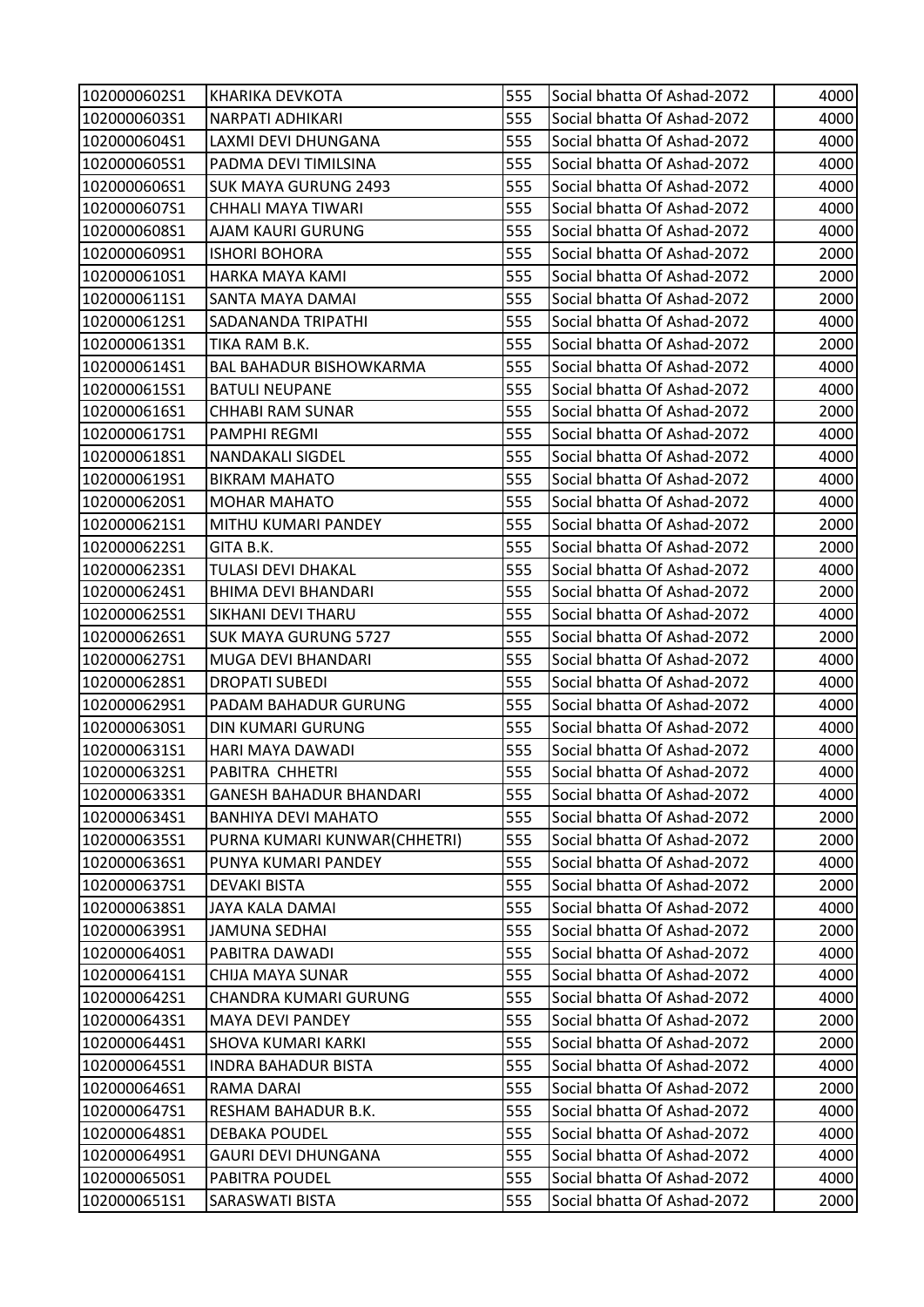| 1020000652S1 | <b>BIBA DARJI</b>            | 555 | Social bhatta Of Ashad-2072 | 4000 |
|--------------|------------------------------|-----|-----------------------------|------|
| 1020000653S1 | <b>MAINA SUNAR</b>           | 555 | Social bhatta Of Ashad-2072 | 4000 |
| 1020000654S1 | <b>GOMA DEVI POUDEL 3174</b> | 555 | Social bhatta Of Ashad-2072 | 4000 |
| 1020000655S1 | <b>SAILO PRAJA</b>           | 555 | Social bhatta Of Ashad-2072 | 2000 |
| 1020000656S1 | <b>KEHAR SING LOHANI</b>     | 555 | Social bhatta Of Ashad-2072 | 4000 |
| 1020000657S1 | MOTI MAYA ADHIKARI 639       | 555 | Social bhatta Of Ashad-2072 | 6000 |
| 1020000658S1 | <b>MADAV PRASAD SAPKOTA</b>  | 555 | Social bhatta Of Ashad-2072 | 4000 |
| 1020000659S1 | YAM LAL POUDEL               | 555 | Social bhatta Of Ashad-2072 | 4000 |
| 1020000660S1 | KHADANANDA DAWADI            | 555 | Social bhatta Of Ashad-2072 | 4000 |
| 1020000661S1 | <b>HARI PRASAD POUDEL</b>    | 555 | Social bhatta Of Ashad-2072 | 4000 |
| 1020000662S1 | <b>JITANI MAHATO</b>         | 555 | Social bhatta Of Ashad-2072 | 2000 |
| 1020000663S1 | KALABATI DEVI POUDEL         | 555 | Social bhatta Of Ashad-2072 | 2000 |
| 1020000664S1 | <b>SHANTI MAHATO</b>         | 555 | Social bhatta Of Ashad-2072 | 2000 |
| 1020000665S1 | DIL BAHADUR RAWAL            | 555 | Social bhatta Of Ashad-2072 | 4000 |
| 1020000666S1 | YUBMANDARI DHUNGANA          | 555 | Social bhatta Of Ashad-2072 | 4000 |
| 1020000667S1 | <b>GANESH BAHADUR BASNET</b> | 555 | Social bhatta Of Ashad-2072 | 4000 |
| 1020000668S1 | <b>BUDDHI MAYA DHUNGANA</b>  | 555 | Social bhatta Of Ashad-2072 | 2000 |
| 1020000669S1 | TIKA DEVI DHAKAL             | 555 | Social bhatta Of Ashad-2072 | 2000 |
| 1020000670S1 | <b>BASU DEV LOHANI</b>       | 555 | Social bhatta Of Ashad-2072 | 4000 |
| 1020000671S1 | <b>DEU RUPA CHAPAGAI</b>     | 555 | Social bhatta Of Ashad-2072 | 4000 |
| 1020000672S1 | <b>SHANTI MAHATO</b>         | 555 | Social bhatta Of Ashad-2072 | 2000 |
| 1020000673S1 | RANABATI POUDEL              | 555 | Social bhatta Of Ashad-2072 | 4000 |
| 1020000674S1 | <b>GANGA BAHADUR GAUTAM</b>  | 555 | Social bhatta Of Ashad-2072 | 4000 |
| 1020000675S1 | <b>DURGA DEVI ADHIKARI</b>   | 555 | Social bhatta Of Ashad-2072 | 4000 |
| 1020000676S1 | KANANI MAHATO                | 555 | Social bhatta Of Ashad-2072 | 2000 |
| 1020000677S1 | KALPA KUMARI LOHANI          | 555 | Social bhatta Of Ashad-2072 | 4000 |
| 1020000678S1 | HARI KALA DHAKAL             | 555 | Social bhatta Of Ashad-2072 | 4000 |
| 1020000679S1 | <b>SUK MAYA SARKI</b>        | 555 | Social bhatta Of Ashad-2072 | 2000 |
| 1020000680S1 | DEV MAYA GAUTAM              | 555 | Social bhatta Of Ashad-2072 | 4000 |
| 1020000681S1 | DEV KALIYA MAHATO            | 555 | Social bhatta Of Ashad-2072 | 4000 |
| 1020000682S1 | <b>BHAWANI DEVI DHAKAL</b>   | 555 | Social bhatta Of Ashad-2072 | 2000 |
| 1020000683S1 | CHHANDA KUMARI BHATTA        | 555 | Social bhatta Of Ashad-2072 | 4000 |
| 1020000684S1 | <b>GHYU KUMARI GHARTI</b>    | 555 | Social bhatta Of Ashad-2072 | 4000 |
| 1020000685S1 | <b>JOKHANI THARU</b>         | 555 | Social bhatta Of Ashad-2072 | 4000 |
| 1020000686S1 | CHINI MAYA THAPALIYA         | 555 | Social bhatta Of Ashad-2072 | 4000 |
| 1020000687S1 | <b>THULI PRAJA</b>           | 555 | Social bhatta Of Ashad-2072 | 2000 |
| 1020000688S1 | TUL BAHADUR DAMAI            | 555 | Social bhatta Of Ashad-2072 | 2000 |
| 1020000689S1 | TEK BAHADUR PARIYAR          | 555 | Social bhatta Of Ashad-2072 | 2000 |
| 1020000690S1 | NAR BAHADUR BHANDARI         | 555 | Social bhatta Of Ashad-2072 | 4000 |
| 1020000691S1 | <b>BUDDHI BAHADUR B.K.</b>   | 555 | Social bhatta Of Ashad-2072 | 2000 |
| 1020000692S1 | <b>NANDA DEVI POUDEL</b>     | 555 | Social bhatta Of Ashad-2072 | 2000 |
| 1020000693S1 | <b>BHIM PRASAD SAPKOTA</b>   | 555 | Social bhatta Of Ashad-2072 | 4000 |
| 1020000694S1 | NILKANTHA BASTOLA            | 555 | Social bhatta Of Ashad-2072 | 6000 |
| 1020000695S1 | <b>BISHNU MAYA PARIYAR</b>   | 555 | Social bhatta Of Ashad-2072 | 2000 |
| 1020000696S1 | KHEM KUMARI WAGLE            | 555 | Social bhatta Of Ashad-2072 | 4000 |
| 1020000697S1 | KHARISARA BHUSAL             | 555 | Social bhatta Of Ashad-2072 | 2000 |
| 1020000698S1 | RADHIKA DAWADI               | 555 | Social bhatta Of Ashad-2072 | 2000 |
| 1020000699S1 | LAXMIDHAR DHAKAL             | 555 | Social bhatta Of Ashad-2072 | 4000 |
| 1020000700S1 | <b>LAL BAHADUR GHARTI</b>    | 555 | Social bhatta Of Ashad-2072 | 4000 |
| 1020000701S1 | <b>KEDAR NATH POKHAREL</b>   | 555 | Social bhatta Of Ashad-2072 | 4000 |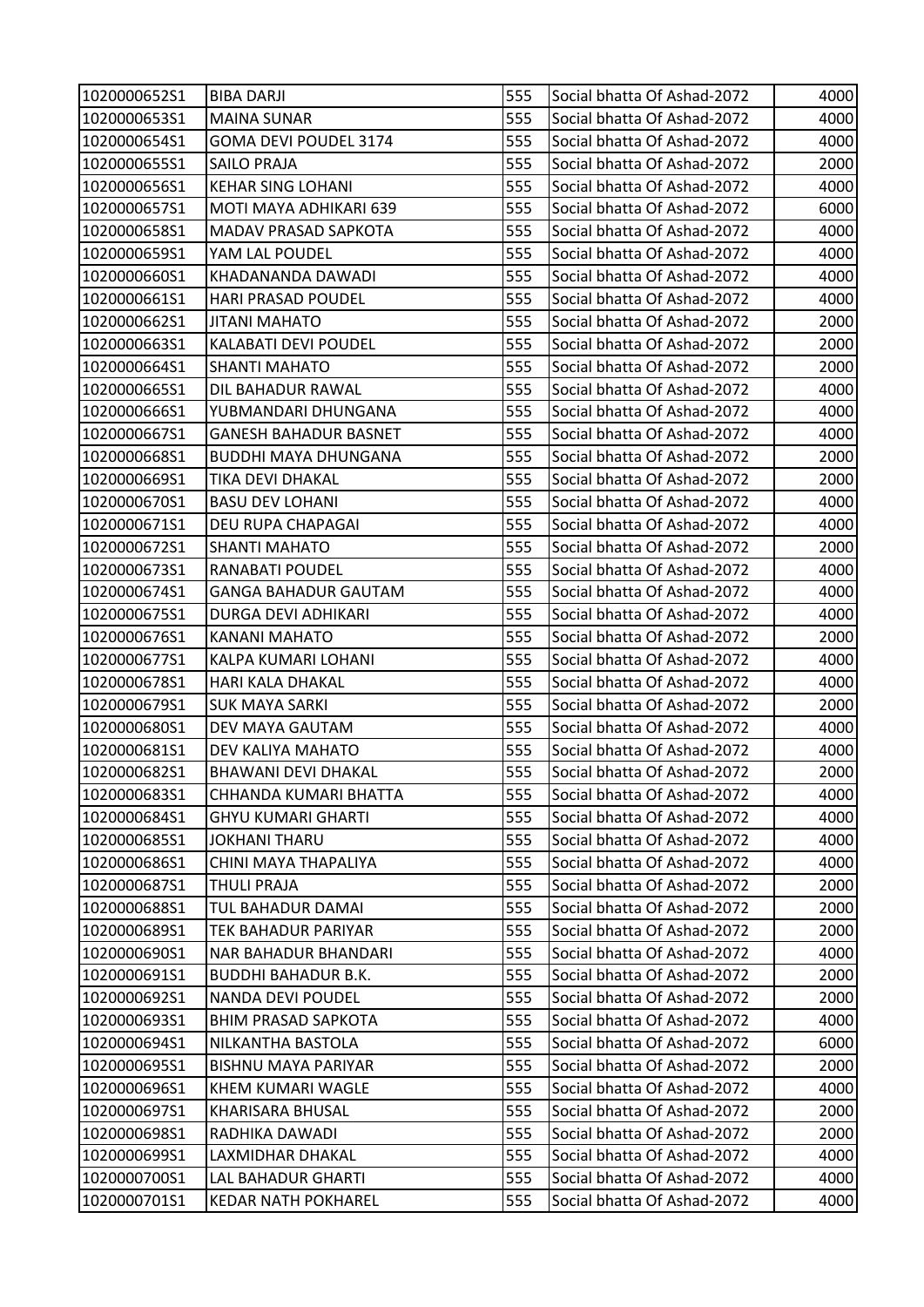| 1020000702S1 | DHAN KUMARI DHAKAL             | 555 | Social bhatta Of Ashad-2072 | 4000 |
|--------------|--------------------------------|-----|-----------------------------|------|
| 1020000703S1 | <b>GYAN MAYA BHANDARI</b>      | 555 | Social bhatta Of Ashad-2072 | 2000 |
| 1020000704S1 | JAMUNA DHAKAL 1090             | 555 | Social bhatta Of Ashad-2072 | 4000 |
| 1020000705S1 | <b>SUGARE PARIYAR</b>          | 555 | Social bhatta Of Ashad-2072 | 4000 |
| 1020000706S1 | <b>MUSURI POUDEL</b>           | 555 | Social bhatta Of Ashad-2072 | 4000 |
| 1020000707S1 | NANDAKALI POUDEL               | 555 | Social bhatta Of Ashad-2072 | 4000 |
| 1020000708S1 | <b>HARI KALA SUBEDI</b>        | 555 | Social bhatta Of Ashad-2072 | 4000 |
| 1020000709S1 | CHANDRA KALA ACHARYA           | 555 | Social bhatta Of Ashad-2072 | 2000 |
| 1020000710S1 | <b>BISHNU PRASAD WAGLE</b>     | 555 | Social bhatta Of Ashad-2072 | 4000 |
| 1020000711S1 | DALLI BOTE                     | 555 | Social bhatta Of Ashad-2072 | 2000 |
| 1020000712S1 | LILA KALA SUBEDI               | 555 | Social bhatta Of Ashad-2072 | 4000 |
| 1020000713S1 | KHADGA PRASAD GOTAME           | 555 | Social bhatta Of Ashad-2072 | 4000 |
| 1020000714S1 | DIL KUMARI DHAKAL              | 555 | Social bhatta Of Ashad-2072 | 4000 |
| 1020000715S1 | DIL KUMARI TIMALSENA           | 555 | Social bhatta Of Ashad-2072 | 4000 |
| 1020000716S1 | LAXMI KHANAL                   | 555 | Social bhatta Of Ashad-2072 | 2000 |
| 1020000717S1 | <b>BALISARA KHANAL</b>         | 555 | Social bhatta Of Ashad-2072 | 4000 |
| 1020000718S1 | <b>HIM LAL DHAKAL</b>          | 555 | Social bhatta Of Ashad-2072 | 4000 |
| 1020000719S1 | <b>SANTU MAYA POUDEL</b>       | 555 | Social bhatta Of Ashad-2072 | 2000 |
| 1020000720S1 | HARI MAYA DHAKAL               | 555 | Social bhatta Of Ashad-2072 | 2000 |
| 1020000721S1 | CHAN MAYA BASTOLA              | 555 | Social bhatta Of Ashad-2072 | 4000 |
| 1020000722S1 | <b>SHANTI KAMI</b>             | 555 | Social bhatta Of Ashad-2072 | 2000 |
| 1020000723S1 | <b>BATTU DEVI UPRETI</b>       | 555 | Social bhatta Of Ashad-2072 | 2000 |
| 1020000724S1 | DEVI KUMARI GURUNG             | 555 | Social bhatta Of Ashad-2072 | 4000 |
| 1020000725S1 | <b>BHADRA BAHADUR PARAJULI</b> | 555 | Social bhatta Of Ashad-2072 | 4000 |
| 1020000726S1 | JHAMKALIYA DEVI THARUNI        | 555 | Social bhatta Of Ashad-2072 | 4000 |
| 1020000727S1 | <b>CHANDRA BAHADUR B.K</b>     | 555 | Social bhatta Of Ashad-2072 | 2000 |
| 1020000728S1 | <b>BISHNU MAYA GURUNG</b>      | 555 | Social bhatta Of Ashad-2072 | 2000 |
| 1020000729S1 | <b>GORE KAMI</b>               | 555 | Social bhatta Of Ashad-2072 | 2000 |
| 1020000730S1 | RUDRA BAHADUR KUNWAR(CHHETRI)  | 555 | Social bhatta Of Ashad-2072 | 4000 |
| 1020000731S1 | DIL MAYA ADHIKARI              | 555 | Social bhatta Of Ashad-2072 | 4000 |
| 1020000732S1 | <b>BUDDHI SAGAR SUBEDI</b>     | 555 | Social bhatta Of Ashad-2072 | 4000 |
| 1020000733S1 | <b>GYAN BAHADUR POUDEL</b>     | 555 | Social bhatta Of Ashad-2072 | 4000 |
| 1020000734S1 | <b>BISHNU MAYA SUBEDI</b>      | 555 | Social bhatta Of Ashad-2072 | 4000 |
| 1020000735S1 | <b>KHINI DEVI POUDEL</b>       | 555 | Social bhatta Of Ashad-2072 | 4000 |
| 1020000736S1 | <b>BISHNU MAYA BHUJEL</b>      | 555 | Social bhatta Of Ashad-2072 | 2000 |
| 1020000737S1 | RAM MAYA B.K.                  | 555 | Social bhatta Of Ashad-2072 | 4000 |
| 1020000738S1 | <b>SUK MAYA B.K.</b>           | 555 | Social bhatta Of Ashad-2072 | 2000 |
| 1020000739S1 | LILA BAHADUR DARJI             | 555 | Social bhatta Of Ashad-2072 | 4000 |
| 1020000740S1 | <b>BASITA ANAL GURUNG</b>      | 555 | Social bhatta Of Ashad-2072 | 2000 |
| 1020000741S1 | KALIKA TIMILSINA               | 555 | Social bhatta Of Ashad-2072 | 4000 |
| 1020000742S1 | <b>CHATURAKHAR POUDEL</b>      | 555 | Social bhatta Of Ashad-2072 | 4000 |
| 1020000743S1 | <b>LAXMI DEVI POUDEL</b>       | 555 | Social bhatta Of Ashad-2072 | 2000 |
| 1020000744S1 | DUDH KUMARI PANTA              | 555 | Social bhatta Of Ashad-2072 | 4000 |
| 1020000745S1 | <b>CHANDRA KANTA POUDEL</b>    | 555 | Social bhatta Of Ashad-2072 | 4000 |
| 1020000746S1 | NARAYANI DHAKAL                | 555 | Social bhatta Of Ashad-2072 | 2000 |
| 1020000747S1 | DANDA PANI DHAKAL              | 555 | Social bhatta Of Ashad-2072 | 4000 |
| 1020000748S1 | <b>USHA DEVI PATHAK</b>        | 555 | Social bhatta Of Ashad-2072 | 2000 |
| 1020000749S1 | RUDRA NATH OJHA                | 555 | Social bhatta Of Ashad-2072 | 4000 |
| 1020000750S1 | <b>SHER BAHADUR DARJI</b>      | 555 | Social bhatta Of Ashad-2072 | 2000 |
| 1020000751S1 | DOMA RAM MAHATO                | 555 | Social bhatta Of Ashad-2072 | 4000 |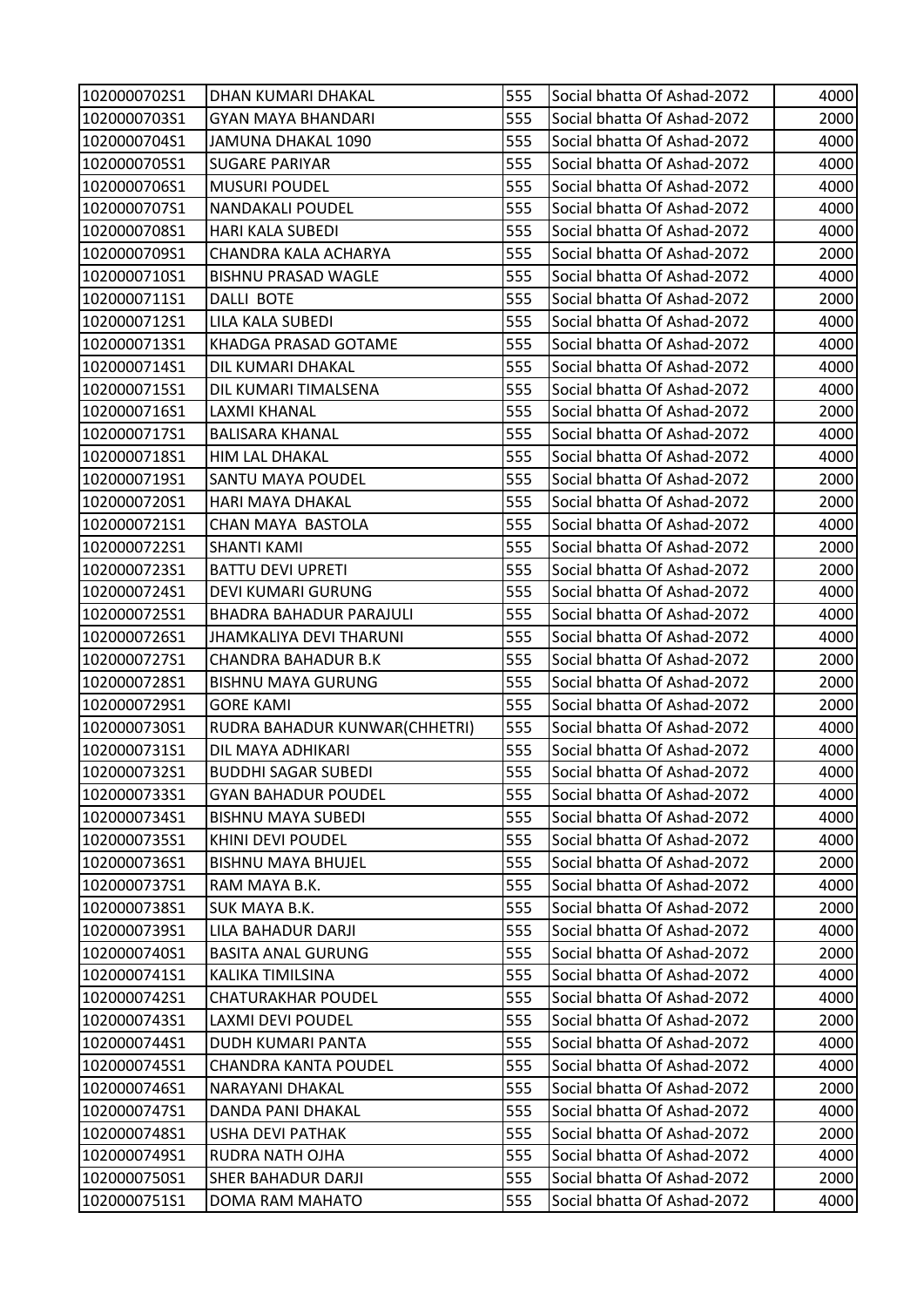| 1020000752S1 | DAMBAR KUMARI ADHIKARI               | 555 | Social bhatta Of Ashad-2072 | 2000 |
|--------------|--------------------------------------|-----|-----------------------------|------|
| 1020000753S1 | PHUL MATI SUNAR                      | 555 | Social bhatta Of Ashad-2072 | 2000 |
| 1020000754S1 | HIM KUMARI BARAL                     | 555 | Social bhatta Of Ashad-2072 | 4000 |
| 1020000755S1 | <b>CHANDRA KANTA BARAL</b>           | 555 | Social bhatta Of Ashad-2072 | 4000 |
| 1020000756S1 | DIL KUMARI DAWADI                    | 555 | Social bhatta Of Ashad-2072 | 2000 |
| 1020000757S1 | JHAKAKAD MAHATO THARU                | 555 | Social bhatta Of Ashad-2072 | 4000 |
| 1020000758S1 | <b>KHAGESHOR ACHARYA</b>             | 555 | Social bhatta Of Ashad-2072 | 4000 |
| 1020000759S1 | SHREEMATI LAXIMA LAMICHHANE          | 555 | Social bhatta Of Ashad-2072 | 2000 |
| 1020000760S1 | AAITA BAHADUR KAMI                   | 555 | Social bhatta Of Ashad-2072 | 2000 |
| 1020000761S1 | JAMUNA KUMARI KOIRALA                | 555 | Social bhatta Of Ashad-2072 | 2000 |
| 1020000762S1 | LAXIMA DEVI SAPKOTA                  | 555 | Social bhatta Of Ashad-2072 | 2000 |
| 1020000763S1 | YOG MAYA BARAL                       | 555 | Social bhatta Of Ashad-2072 | 4000 |
| 1020000764S1 | <b>BASANDHARI POUDEL</b>             | 555 | Social bhatta Of Ashad-2072 | 4000 |
| 1020000765S1 | <b>BIBA BISHOWKARMA</b>              | 555 | Social bhatta Of Ashad-2072 | 4000 |
| 1020000766S1 | LEKHA BAHADUR BISHOWKARMA            | 555 | Social bhatta Of Ashad-2072 | 2000 |
| 1020000767S1 | <b>BHIMA DEVI GURUNG</b>             | 555 | Social bhatta Of Ashad-2072 | 2000 |
| 1020000768S1 | NAB RAJ SHARMA DAWADI                | 555 | Social bhatta Of Ashad-2072 | 4000 |
| 1020000769S1 | MEGHA NATH SHARMA NEUPANE            | 555 | Social bhatta Of Ashad-2072 | 4000 |
| 1020000770S1 | <b>HIRA LAL DAWADI</b>               | 555 | Social bhatta Of Ashad-2072 | 4000 |
| 1020000771S1 | HAR KALI ADHIKARI                    | 555 | Social bhatta Of Ashad-2072 | 4000 |
| 1020000772S1 | PARBATI POUDEL                       | 555 | Social bhatta Of Ashad-2072 | 2000 |
| 1020000773S1 | TANKA NATH SINKHADA                  | 555 | Social bhatta Of Ashad-2072 | 4000 |
| 1020000774S1 | <b>BIRJANG GURUNG</b>                | 555 | Social bhatta Of Ashad-2072 | 4000 |
| 1020000775S1 | <b>SOM BAHADUR SUNAR</b>             | 555 | Social bhatta Of Ashad-2072 | 4000 |
| 1020000776S1 | RAM KUMARI ACHARYA                   | 555 | Social bhatta Of Ashad-2072 | 4000 |
| 1020000777S1 | KAUMUDI GURUNG                       | 555 | Social bhatta Of Ashad-2072 | 4000 |
| 1020000778S1 | KASI MAYA SAPKOTA                    | 555 | Social bhatta Of Ashad-2072 | 4000 |
| 1020000779S1 | <b>SETI MAYA SAPKOTA</b>             | 555 | Social bhatta Of Ashad-2072 | 4000 |
| 1020000780S1 | HIRA LAL SHRESTHA                    | 555 | Social bhatta Of Ashad-2072 | 4000 |
| 1020000781S1 | <b>JAGANNATH PADHYA</b>              | 555 | Social bhatta Of Ashad-2072 | 4000 |
| 1020000782S1 | <b>UMA KUMARI PATHAK</b>             | 555 | Social bhatta Of Ashad-2072 | 2000 |
| 1020000783S1 | PARBATI NEUPANE BASEL                | 555 | Social bhatta Of Ashad-2072 | 2000 |
| 1020000784S1 | <b>JAGAT MAYA POUDEL</b>             | 555 | Social bhatta Of Ashad-2072 | 4000 |
| 1020000785S1 | PABITRI BASTAKOTI                    | 555 | Social bhatta Of Ashad-2072 | 4000 |
| 1020000786S1 | KESHAB RAJ TIWARI 45928              | 555 | Social bhatta Of Ashad-2072 | 4000 |
| 1020000787S1 | <b>BUDDHI MAYA TAMANG 353023</b>     | 555 | Social bhatta Of Ashad-2072 | 4000 |
| 1020000788S1 | MADHU KUMARI LOHANI 2212             | 555 | Social bhatta Of Ashad-2072 | 4000 |
| 1020000789S1 | <b>TILCHANA POUDEL</b>               | 555 | Social bhatta Of Ashad-2072 | 4000 |
| 1020000790S1 | CHANDRA BAHADUR MAGAR 35-172-0206555 |     | Social bhatta Of Ashad-2072 | 1200 |
| 1020000791S1 | MAN BAHADUR SHRESTHA 2503            | 555 | Social bhatta Of Ashad-2072 | 4000 |
| 1020000792S1 | MANDHARA ADHIKARI 8/451              | 555 | Social bhatta Of Ashad-2072 | 2000 |
| 1020000793S1 | SHIKHAN MAHATO 102                   | 555 | Social bhatta Of Ashad-2072 | 4000 |
| 1020000794S1 | LALITA DEVI SUBEDI 3394              | 555 | Social bhatta Of Ashad-2072 |      |
| 1020000795S1 | <b>GOMA DEVI POUDEL</b>              | 555 | Social bhatta Of Ashad-2072 | 4000 |
| 1020000796S1 | SANTU MAYA GAUTAM                    | 555 | Social bhatta Of Ashad-2072 | 4000 |
| 1020000797S1 | PUTALI DEVI POUDEL 3184              | 555 | Social bhatta Of Ashad-2072 |      |
| 1020000798S1 | RUKMINI DEVI GHIMIRE 4006            | 555 | Social bhatta Of Ashad-2072 | 4000 |
| 1020000799S1 | BISHNU MAYA THAPALIYA 83             | 555 | Social bhatta Of Ashad-2072 | 4000 |
| 1020000800S1 | GOMA DEVI DEVKOTA3161                | 555 | Social bhatta Of Ashad-2072 | 2000 |
| 1020000801S1 | LEKH NATH DEVKOTA 359015             | 555 | Social bhatta Of Ashad-2072 | 4000 |